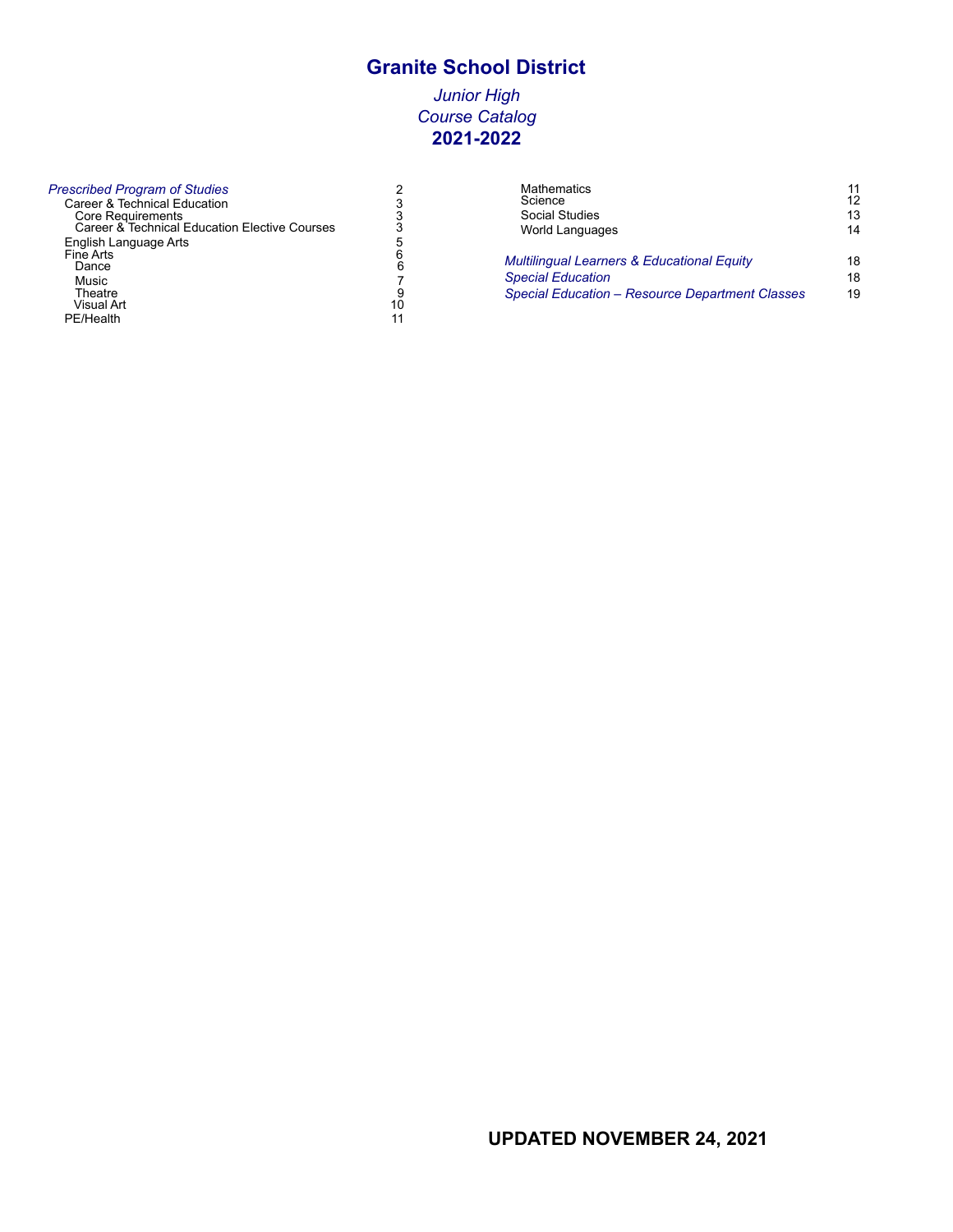## *Prescribed Program of Studies*

| <b>Subject</b>                                                                                                                                                   | # of Semesters |
|------------------------------------------------------------------------------------------------------------------------------------------------------------------|----------------|
| 6 <sup>tm</sup> Grade                                                                                                                                            |                |
|                                                                                                                                                                  |                |
| <b>World Studies</b>                                                                                                                                             | $\overline{2}$ |
|                                                                                                                                                                  |                |
|                                                                                                                                                                  |                |
| <b>7th Grade</b>                                                                                                                                                 |                |
| English/Language Arts                                                                                                                                            | 2              |
| <b>Utah Studies</b>                                                                                                                                              | 1              |
| <b>Mathematics</b>                                                                                                                                               | $\overline{2}$ |
| Seventh Grade Integrated Science                                                                                                                                 | 2              |
| <b>Physical Education</b>                                                                                                                                        | 1              |
| Career & Technical Education (CTE-INTRO)                                                                                                                         | 2              |
| World Language<br>Recommended for students reading on or above grade level                                                                                       | 2              |
| Reading Fundamentals 4160<br>Is required for students reading more than 3 years below grade level                                                                | ァ              |
| Developmental Reading 4200 recommended for students reading 2-3 years<br>below grade level                                                                       | $1 - 2$        |
| 8th Grade                                                                                                                                                        |                |
| <b>English Language Arts</b>                                                                                                                                     | $\overline{2}$ |
| U.S. History                                                                                                                                                     | $\overline{2}$ |
| <b>Mathematics</b>                                                                                                                                               | 2              |
| <b>Eighth Grade Integrated Science</b>                                                                                                                           | $\overline{2}$ |
| <b>Physical Education</b>                                                                                                                                        | $\overline{1}$ |
| Health                                                                                                                                                           | ┱              |
| World Language<br>Recommended continuation for 7th grade students or recommended<br>commencement for students who were reading below grade level in 7th<br>grade | 2              |
|                                                                                                                                                                  |                |
| either 7th or 8th grade                                                                                                                                          |                |
| <b>Visual Art</b>                                                                                                                                                | 1              |
| <b>Music</b>                                                                                                                                                     | 1              |

Other semester classes totaling the possible 28 semesters will be earned with scheduled electives as the SEOP (Student Education Occupational Plan) dictates.

## *The Junior High School Course of Study*

The following pages outline the subjects included in the junior high curriculum. The required subjects are courses of instruction, which every student must take. These courses satisfy the requirements as established by the State Board of Education and the Granite School District Board of Education. Elective subjects are courses of instruction, which the student may select from a variety of course offerings provided in the curriculum. (When enrollments are unusually small, some of the courses may not be offered.)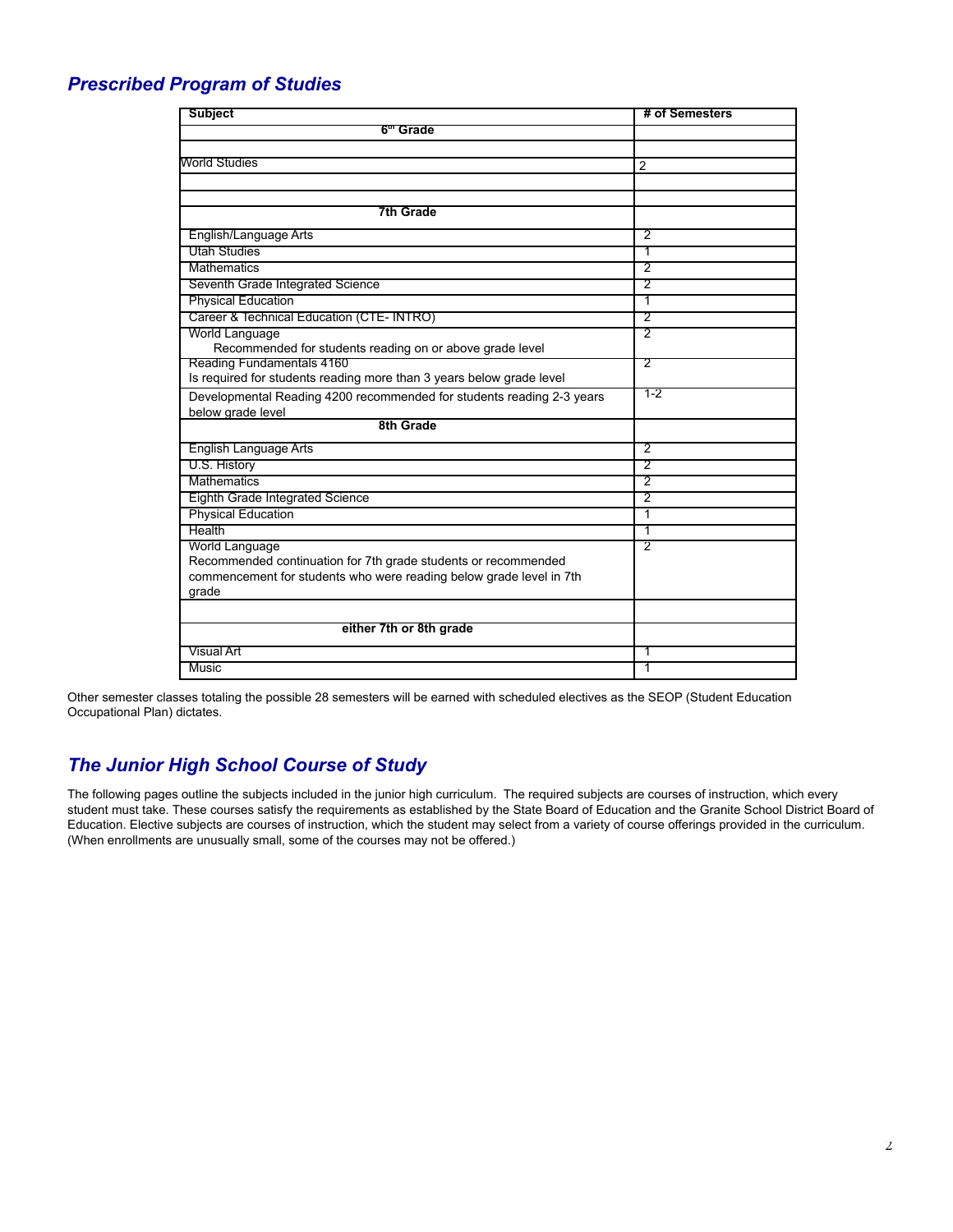## *Career & Technical Education*

Career & Technical Education (CTE) consists of 13 Cluster areas with pathways that fall under the clusters. Clusters include: 1) Agriculture, Food & Natural Resources, 2) Architecture & Construction, 3) Arts, Audio/Visual Technology and Communications, 4) Business, Finance & Marketing, 5) Computer Science & Information Technology, 6) Education & Training, 7) Engineering & Technology, 8) Health Sciences, 9) Hospitality & Tourism, 10) Human Services, 11) Law, Public Safety, Corrections & Security, 12) Manufacturing, and 13) Transportation, Distribution & Logistics. Each cluster and the pathways that fall under the cluster are directly tied to industry. Students who choose to become concentrators and/or completers in a high school pathway develop skills that lead to entry-level employment and/or college/university programs of study. Career Pathways often include industry certification testing and work-based learning opportunities such as clinical experiences, internships and apprenticeships. Students should choose a pathway based on interest and areas of talent. All pathways offered in Granite School District can lead to high pay in high-demand industries.

Junior High CTE courses provide opportunities for students to explore the different pathways and clusters described above. A one-year (2 semester) Career & Technical Education course is required for all 8<sup>th</sup> grade students. The College and Career Awareness (CCA) core program is the required 8<sup>th</sup> grade course for this credit. Digital Literacy, a one semester course, is also required. Other CTE courses found in grades 6th-8th offer students an opportunity to build basic skills and explore pathways that can become part of their high school College and Career Readiness Plan.

## **Core Requirements**

College and Career Awareness (Grade 8) Year, Semester 706500; 706501, 706502,

#### 706507

College and Career Awareness is a core one credit requirement for 8<sup>th</sup> grade students. The College and Career Awareness course is designed to increase awareness of college and career pathways through simulations and project-based experiences. The College and Career Awareness course explores high school, college, and career options based on individual student interests, abilities, and skills. Students will investigate high-skill and/or in- demand jobs in the Utah labor market while developing workplace skills. This year-long course is taught by a team of Career and Technical Education teachers and school counselors.

### Digital Literacy (Grades 7 or 8) Semester

### 706571, 706578, 706579 (Q)

This course is an introduction to computer literacy. Students will have opportunities to use technology and develop skills that encourage creativity, critical thinking, productivity, and collaboration in the classroom and day-to-day life. Skills will be demonstrated by creating a project for a different content area. This course is aligned with national and international standards and the Utah Core to prepare students across multiple levels of skills. Students will complete this course with a prerequisite to move into the high school Digital Studies course(s).

## **Career and Technical Education Elective Courses**

### Construction Technology (Grade 8)

#### Semester 706901

This activity-oriented course explores the technology of the construction industry and related careers. Instructional units include hand-tool and machine processes; CAD and architectural design; building codes, permits and licenses; electrical, plumbing and heating systems; and the construction of houses, bridges, towers, and other structures. The application of math, science, and English concepts are also an important goal of this course.

### Creative Coding (Grades 6-8)

#### Semester 706621, 706629 (Q)

This course supports students in the use of computational thinking as a problem-solving tool. Students will address issues relevant to them and the world around them. The course focuses on active learning concepts such as data representation, algorithms, and problem solving. Students will have the opportunity to explore careers that use computing and technology.

### Engineering Technology (Grade 8)

### Semester 706821, 706829 (Q)

A foundational engineering design course that introduces basic problem-solving and documentation skills. Students will learn the engineering design method. Various aspects of engineering will be explored along with technology's environmental, societal, political, and economic impacts on our world. By utilizing problem-solving skills, students will develop essential abilities and attitudes that will in turn expand their occupational opportunities in the world of engineering.

### Exploring Business & Marketing (Grade 8)

### Semester 706601, 706609 (Q)

Students will be exposed to the fundamental concepts of business and marketing. Skills include basic business concepts, organizational communication, human resources management, entrepreneurship, accounting, finance, and leadership. Students will explore courses within the Business and Marketing career pathways to define areas of interest.

Exploring Technology 1 (Grades 7-8) Semester 706801, 706809 (Q)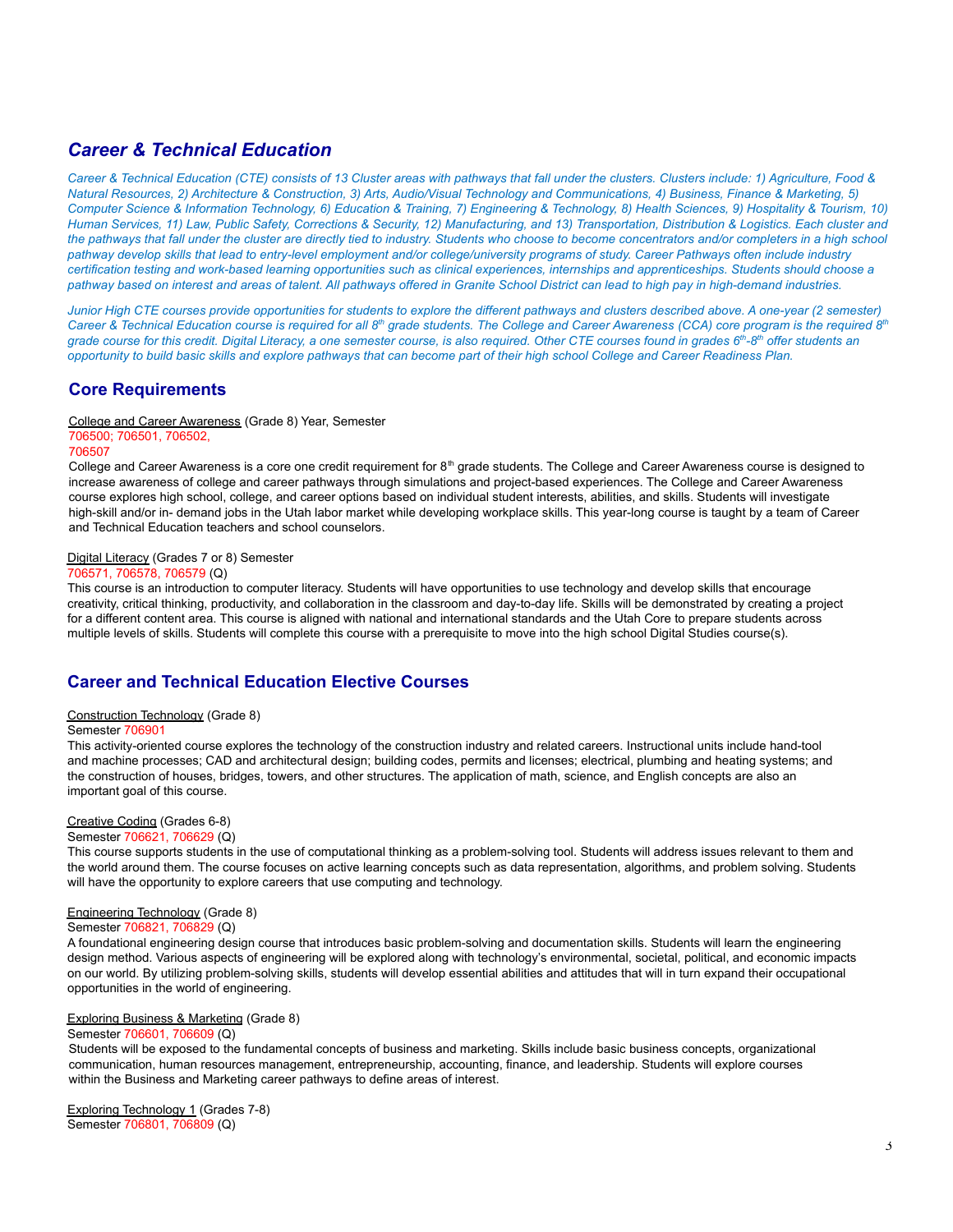This course is a comprehensive, hands-on course that introduces students to technology, applications of technology, and the impact of technology on society. Students will develop problem-solving skills, improve awareness for College and Career Readiness (CCR), and build understanding of the relationship between science, technology, engineering, and math (STEM). Emphasis is placed on broad exploration in cooperative activities rather than individual skill development and projects. Students will explore engineering and at least three of the following seven technology areas: 1) agriculture & biotechnology, 2) construction, 3) energy and power, 4) information and communication, 5) manufacturing, 6) medical, and 7) transportation.

## Exploring Technology 2 (Grades 7-8)

### Semester 706811

This course is a comprehensive, hands-on course that introduces students to technology, applications of technology, and the impact of technology on society. Students will develop problem-solving skills, improve awareness for College and Career Readiness (CCR), and build understanding of the relationship between science, technology, engineering, and math (STEM). Emphasis is placed on broad exploration in cooperative activities rather than individual skill development and projects. Students will explore engineering and at least three of the following seven technology areas: 1) agriculture & biotechnology, 2) construction, 3) energy and power, 4) information and communication, 5) manufacturing, 6) medical, and 7) transportation.

### FCS Exploration (Grade 6 - 8)

### Semester 706701, 706609 (Q)

This course is a general elective course to introduce students to career and life literacy skills in all areas of Family and Consumer Sciences. Students will receive instruction in career exploration, nutrition and food preparation, family life, childcare, interpersonal relationships, housing and interior design, sewing production and fashion, consumerism, and career-related tasks. Careers in the Family and Consumer Sciences CTE pathways will be explored. This course does not qualify for CTE credit.

#### FCS Exploration A (Grades 6-8)

### Semester 706711, 706719

This course provides students the opportunity to develop essential skills in the various career pathways related to Family and Consumer Sciences (FCS). Students will explore and cultivate skills in interior design, clothing and textile construction, fashion design and merchandising, consumerism, entrepreneurship and career and job-related tasks. *Student leadership (FCCLA) could be an integral part of the course.*

### FCS Exploration B (Grades 6-8)

### Semester 706721, 706729 (Q)

This course provides students the opportunity to develop essential skills in the various career pathways related to Family and Consumer Sciences (FCS). Students will explore and cultivate skills in food and nutrition sciences, childcare, consumerism, entrepreneurship, family relationships, personal responsibility, and career and job-related tasks. *Student leadership (FCCLA) could be an integral part of the course.*

### Intro to Python 1 (Grades  $7 - 8$ )

#### Semester 706641

This one-semester course will introduce students without prior programming experience to the Python 3 programming language. Students will learn about high-level and low-level languages, Python 3 language basics (variables, data types, built-in functions, calculations, string manipulation, Booleans, input, and output), functions, conditionals, nesting, and loops. *Prerequisite: Creative Coding (706621)*

### Intro to Python 2 (Grades  $7 - 8$ )

#### Semester 706651

This one-semester course will introduce students without prior programming experience to the Python 3 programming language. Students will review and build upon the Python 3 concepts learned in the Intro to Python 1 course, and this will include sequence indexes (strings/arrays), sequence manipulation (strings/arrays), sequence iteration (strings/arrays), and data files (creation/manipulation/reading/storage). *Prerequisite: Intro to Python 1 (706641)*

#### Manufacturing Technology (Grade 8)

#### Semester 706841, 706849 (Q)

This activity-oriented course explores the technology and various occupations and pathways in Advanced Manufacturing. This course will help students develop an understanding of the general steps involved in the manufacturing process. Students will practice skills to be an effective team member in a manufacturing production setting. Projects will expose students to the diverse career opportunities found in Advanced Manufacturing supporting more focused course choice in high school. Students will gain an understanding of how manufacturing impacts all aspects of their lives and the world including politics, the environment, society, and the economy.

### Robotics Technology (Grade 8)

#### Semester 706871, 706879 (Q)

This activity-oriented course explores the technology of the Robotics and Communications industries. This is an introductory course focused on robotic technologies and what it means to be living in an automated world. Students will gain an understanding of how robotic technologies impact the environment, society, and the economy. Students will develop a foundation in essential abilities and attitudes in connection with math and science skills that will in turn expand their opportunities in the world of automation.

### STEM Concepts (Grades 6-7)

#### Semester 706521

A hands-on, project-based course that aids students in developing the ability to apply understanding of how the world works within and across the areas of science, technology, engineering, and math (STEM), promoting abilities to better problem-solve, analyze, communicate, and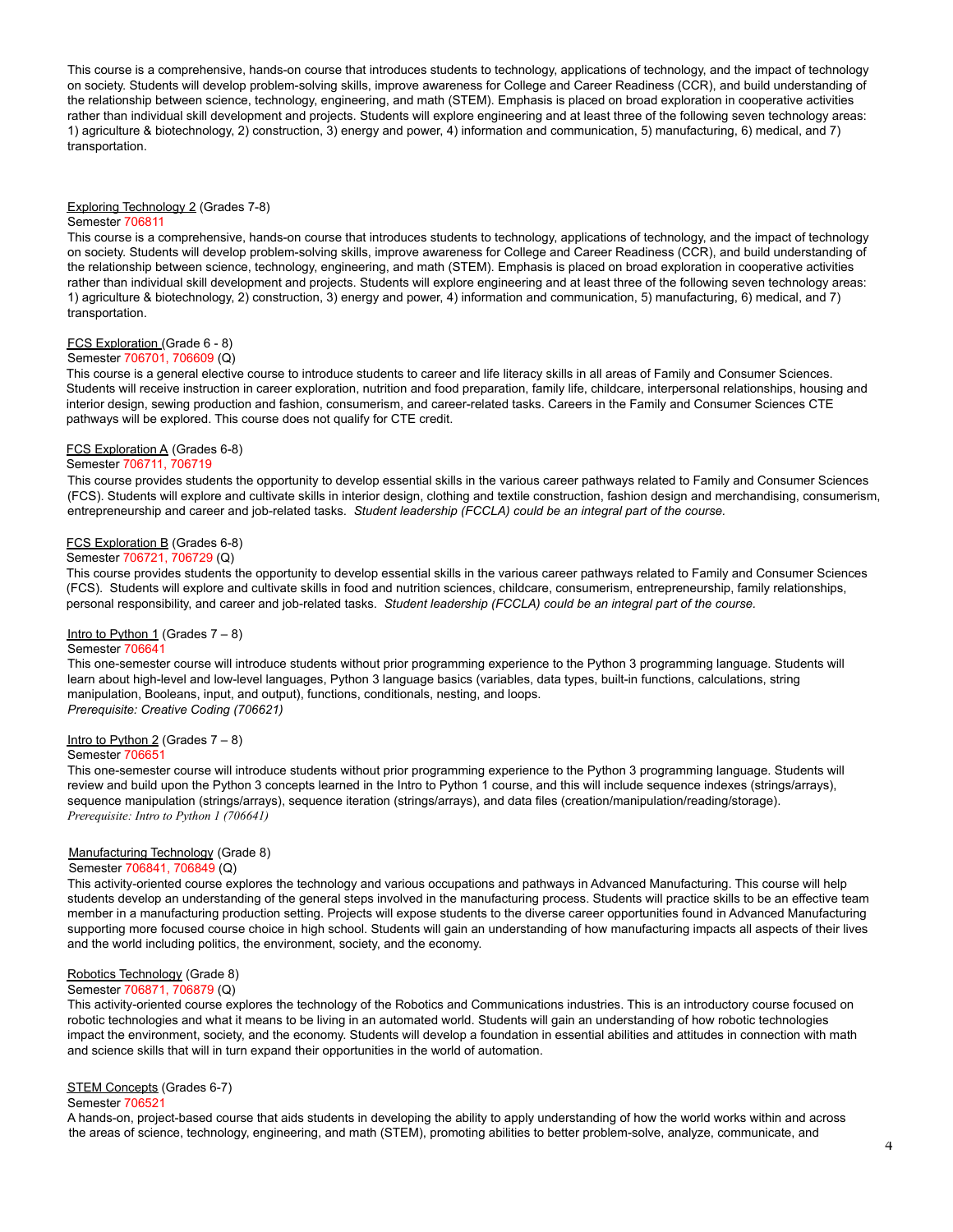### understand technology. Students will learn how to use the Engineering Design Process to solve problems. Students will also learn about related STEM Careers and Professional Workplace Skills.

### Word Processing (Grades 6-8)

### Semester 70655

In this beginning course, the student will master touch operation on a computer keyboard. Correct fingering by touch operation and good techniques will receive primary emphasis; speed and accuracy will be given secondary emphasis. The student will use basic word processing functions on a variety of documents. The acquisition of business communication skills will be integrated throughout the course. This course is highly recommended for all students.

## *English Language Arts*

The English/Language arts program includes English, Speech, and Reading as well as other communication courses. Junior high school students are required to take an English class during their 6<sup>th</sup>, 7<sup>th</sup>, and 8<sup>th</sup> grade years in order to improve the skills that form the foundation of expression and 21st century literacy. Students study literature, non-fiction, and composition through reading, writing, speaking, listening, and language activities. Each year, increasing emphasis is placed on development of independent thought and depth of understanding. The Utah State Core Standards for English Language Arts provides the curricular framework for all ELA courses.

## **English Courses**

#### English 6 Core (565900)

Students will develop and strengthen skills and strategies necessary for effective communication at a grade appropriate level. Refining and magnifying the skills described in the Utah State Core Standards, they improve their expertise in reading, writing, speaking, listening, and language usage.

<u>HN (Honors) English 6</u><br>Students gain advanced skills and strategies necessary for proficient communication in reading, writing, speaking, listening, and language usage.<br>Magnifying the skills described in the Utah State Co

#### $\blacksquare$ English 6 – GT $\blacksquare$  (565920)

Students accelerate their creative and critical thinking and enhance their reading, writing, speaking, listening, and language usage skills with additional rigor and complexity than an honors course. They pursue challenging literacy interests and individual projects while magnifying the skills described in the Utah State Core Standards. This rigor will prepare students for advanced high school classes. Prerequisite: District Testing

### English 7 Core

Students will develop and strengthen skills and strategies necessary for effective communication at a grade appropriate level. Refining and magnifying the skills described in the Utah State Core Standards, they improve their expertise in reading, writing, speaking, listening, and language usage.

### HN (Honors) English 7 (566100)

Students gain advanced skills and strategies necessary for proficient communication in reading, writing, speaking, listening, and language usage. Magnifying the skills described in the Utah State Core Standards, they pursue individual literacy interests and projects using creative and critical thinking at a more in-depth level than in a core class. Rigorous class work will prepare students for high school honors classes.

### $English 7 - GT$  (5661050)

### Students accelerate their creative and critical thinking and enhance their reading, writing, speaking, listening, and language usage skills with additional rigor and complexity than an honors course. They pursue challenging literacy interests and individual projects while magnifying the skills described in the Utah State Core Standards. This rigor will prepare students for advanced high school classes. Prerequisite: District Testing

### English 8 Core (566400)

Students will develop and strengthen skills and strategies necessary for effective communication at a grade appropriate level of expectation. Refining and magnifying the skills described in the State Core, they will improve their expertise in reading, writing, speaking, listening, and language usage.

### HN (Honors) English 8 (566500)

Students will enhance skills and strategies necessary for proficient communication in reading, writing, speaking, listening, and language usage. Magnifying the skills described in the Utah Core State Standards, they will pursue individual literacy interests and projects using creative and critical thinking at a more in-depth level than in a core class. Rigorous class work will prepare students for high school honors classes.

### $\blacksquare$ English 8 – GT (566550)

Students will accelerate their creative, critical, and higher order thinking and enhance their reading, writing, speaking, listening, and language usage skills. They pursue challenging individual literacy interests and projects while magnifying the skills described in the Utah Core State Standards. This rigor will prepare students for advanced high school classes. Prerequisite: District Testing

## **Elective Courses**

## (566000)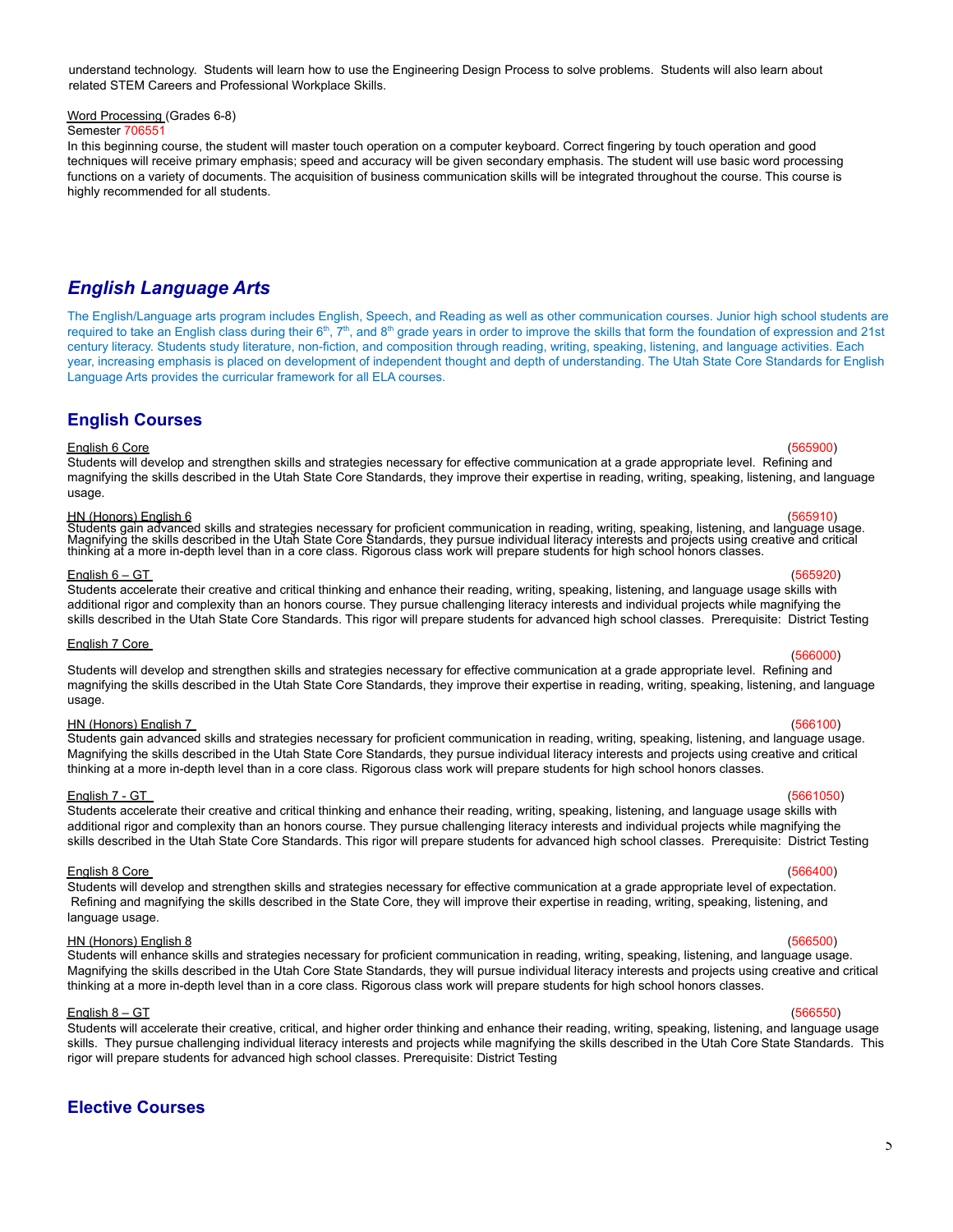#### 6

This class is an introduction to newspaper writing. Students will study the four types of journalistic writing: news, features, sports, and editorials. Students will practice fundamental skills necessary to proofread and edit copy and will learn basic layout procedures using production software. Students will brainstorm ideas for news stories and features and the focus and goals associated with the newspaper. Students will learn about how a news agency is run and become familiar with some of the premier reporters and editors in the news world. Students will be expected to write for the school newspaper as well as accomplish other tasks as assigned.

Fee: Variable – see school/teacher for fee details.

#### Reading/Writing 1 (6-8) (569800)

An entry level class (Tier 1) for students reading on 6-8th grade level who do not choose a World Languages level 1 class. This course will focus on acquiring tools for a successful language learning experience. The reading/writing course will examine the relation of literacy to personal power, educational goals, and working lives. Emphasis is placed on reading and writing skills through listening, speaking, and presenting. Effective study skills are addressed.

### Developmental Reading/Writing (7-8) (570100)

An intervention class (Tier 2) for students **requiring support to gain proficiency in reading and writing skills.** The class will focus on comprehension, fluency, and vocabulary. Metacognitive control of comprehension and learning will also be a focal point in the class. **Prerequisite:** Placement is determined through multiple data points including a GM scaled score, GLE, Lexile Interval that falls between: >650L - 900L, and/or *other reading data points.*

Reading Fundamentals (6-8)<br>An intensive intervention class (Tier 3) students requiring support in acquiring foundational reading skills and strategies, along with developing writing<br>to learn skills. Students enrolled here *falls between: BR - 700L, and/or other reading data points.*

Reading Skills Foundations A (6-8)<br>An intervention class (Tier 3) for students who are beginner readers but are not served in a special education class. Instruction will<br>focus on developing phonemic awareness, alphabetic p *- 700L, and/or other reading data points.*

Reading Skills Foundations B (6-8)<br>An intensive reading intervention class (Tier 3) for students requiring support in acquiring foundational and developmental reading skills and<br>Strategies, along with developing writing to

Reading Strategies D (6-8)<br>An intervention reading class (Tier 2) for students who require additional support to achieve grade level proficiency in reading and writing. Instruction<br>will focus on comprehension, metacogniti *points.*

(570601)<br>This is the beginning course introducing the fundamentals of individual speech including formal and informal argumentation. Students learn and<br>practice the skills and strategies of good public speaking. Organizati

Students will take photographs for and help design the student memory book. (In some schools, students will also help write and edit a monthly school newspaper.) Check with the individual school/teacher to determine complete expectations for this course.

## *Fine Arts*

Fine Arts are made up of the following four separate areas: Dance, Music, Theatre, and the Visual Arts. Students must take .5 credits of Visual Arts and .5 credit of Music in the 6<sup>th</sup>-8th grade. Fine Arts credit may be earned from the State "Core" classes. All other classes that are offered by the four Fine Arts departments may be taken for elective credit.

### **Dance**

Dance is a universal language, an expressive and vibrant art with the capacity to unify the physical, mental, social, emotional, aesthetic, and spiritual aspects of students who participate. It encourages intuitive, verbal, and non-verbal responses; it sharpens perceptions and encourages self- evaluation and critical judgment. Dance is one of the most direct means to understand and value the world in which we live. It has the power to both conserve and expand culture; it is truly a record of human expression and has been a part of the life of every culture throughout the span of human existence. Dance also has the power to enhance the quality of life for performer, creator, and audience member alike.

Core Courses - Students may earn FINE ARTS or PE credit for the following classes if the teacher has the proper endorsement.

| Jr. Exploratory Dance (6) | Year | (690090) |
|---------------------------|------|----------|
|---------------------------|------|----------|

Semester (690091)

#### Yearbook (8) (569590, 569600)



### Journalism (8) (569500, 569511, 569512)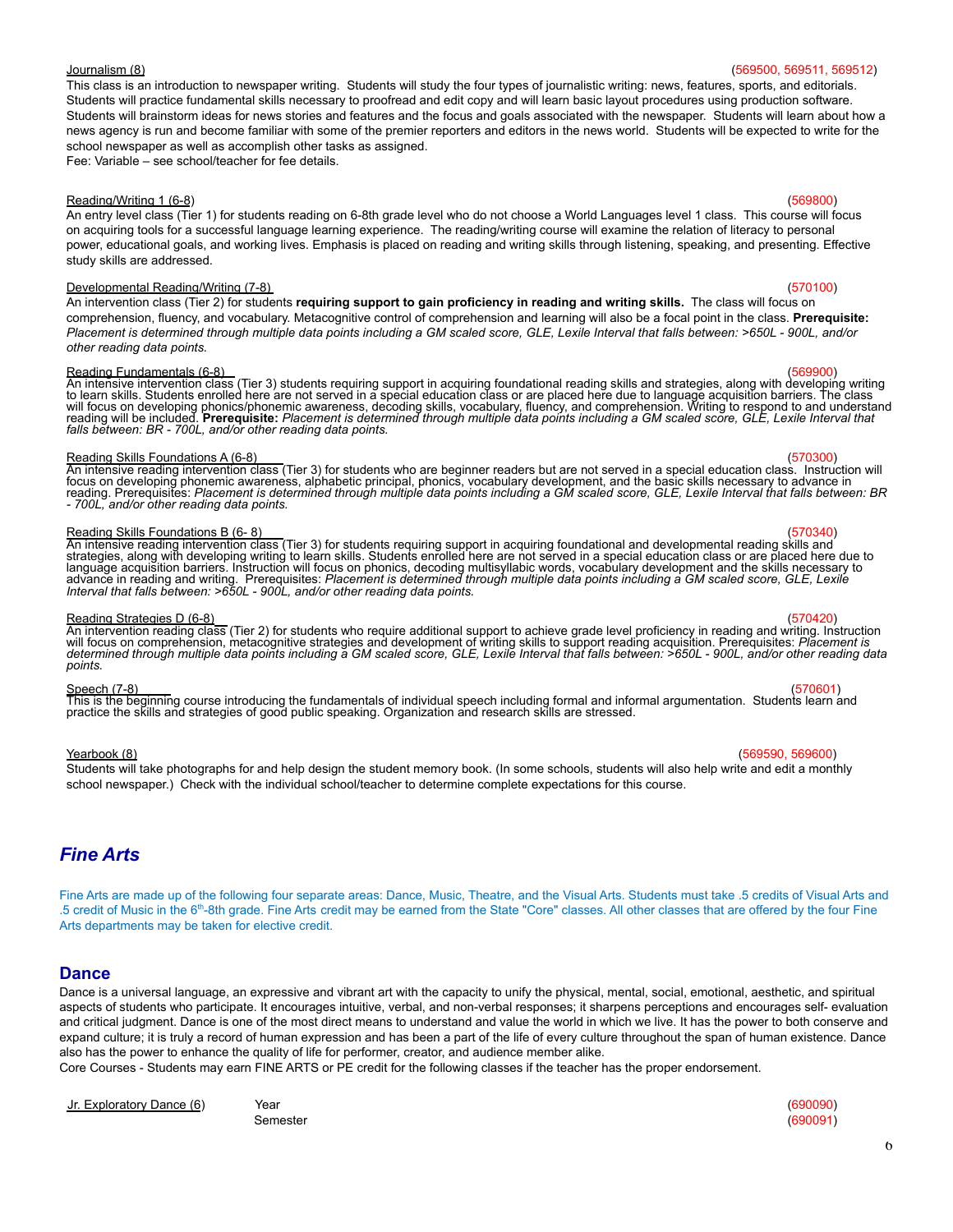This is an advanced level performance-based dance course which builds dance knowledge and skill. During the year, students will choreograph,

### **Music**

Quarter (507009) Often called General Music, this is a great class for students interested in exploring how music can be used to express thoughts, feelings, ideas, historic time periods, cultures, and characters. Through listening to various types of music, students will learn its basic elements, discover how to manipulate them and develop skill in hearing them. Students will explore musical instruments – including the human voice, music notation, and investigate how music relates to their personal development and enjoyment of life.

### Music 6 (grade 6) Semester (690051)

A music class for 6th grade students in a secondary setting. Students will develop skills and understanding of the grade level music core standards.

Quarter (690069) A music class for 6th grade students in a secondary setting. Students will develop skills and understanding of the grade level music core standards.

## **Instrumental Music**

## **Orchestra**

### Foundation Strings **(**grades 6-8) Year (509000)

In this exciting class you learn how to play the violin, viola, cello or string bass. As you learn how to play together with other players, you also learn how the instrument works, and the technical skills to get a good sound. You discover how to take wonderful care of your instrument and how to develop great practice habits. You get to learn how to read music. You develop the ability to have great rhythm and expression when you perform as you play exciting pieces of music in concerts for friends and family.

### Small Ensemble (grades 6-8) Semester (and code) and code (and code) series (and code) semi-

Small Ensemble Classes offer opportunities to learn solo and small ensemble experience including but not limited to Quartet and Quintets, Rock Bands, and Mariachi Ensembles; Students work in a small group setting on music concepts and styles. Consult the school music teacher for information on the small ensemble class offering.

### Cadet Orchestra (grades 6-8) Year (509600)

Semester (509601) Quarter (509609)

This is a class for all string students who have a sound foundation in rhythm, key signatures, and string playing techniques. You will grow musically

#### Quarter (690099) A dance class for 6th grade students in a secondary setting. Students will develop skills and understanding of the grade level dance core standards.

## Jr. Dance 1A (Beginning 1) (grades 6-8) Semester (499991)

Quarter (500009)

This is a beginning level dance course which builds dance knowledge and skill in technique, improvisation, artistic expression, performance, history, culture, life skills, and connections to other curricular areas. No prerequisite is required.

## Jr. Dance 1B (Beginning 2) (grades 6-8) Semester (499992)

Quarter (500019)

This is a beginning level dance course which continues to build dance knowledge and skill. Students will learn and apply choreographic principles while creating their own dance studies. The prerequisite for this course is Jr. Dance 1A or, by audition.

### Jr. Dance 2A (Intermediate 1) (grades 7-8) Semester (499993)

This is an intermediate level dance course which builds dance knowledge and skill in technique, improvisation, choreography, artistic expression, performance, history, culture, life skills, and connections to other curricular areas. The prerequisite for this course is Jr. Dance 1B or, by audition.

### Jr. Dance 2B (Intermediate 2) (grades 7-8) Semester (499994)

This is an intermediate level dance course which builds on dance knowledge gained in IIA. You will advance your technique and understanding of choreographic principles while preparing for performances. The prerequisite for this course is Jr. Dance 2A or, by audition.

| Jr. Beginning Social Dance (grades 6-8) | Year                                                                                                                                                   | (500300) |
|-----------------------------------------|--------------------------------------------------------------------------------------------------------------------------------------------------------|----------|
|                                         | Semester                                                                                                                                               | (500301) |
|                                         | Quarter                                                                                                                                                | (500309) |
|                                         | Introduces students to a wide variety of basic social dances from different places and time periods throughout the world. Students will develop skills |          |
|                                         | in social dance techniques, rhythms, dance steps, styles, and qualities of moving and partnering.                                                      |          |

| JH. Dance Company (Adv. Dance) (grades 7-8) Year |                                                                                                                                           | (500460) |
|--------------------------------------------------|-------------------------------------------------------------------------------------------------------------------------------------------|----------|
|                                                  | Semester                                                                                                                                  | (500461) |
|                                                  | Quarter                                                                                                                                   | (500469) |
|                                                  | This is an advanced level performance-based dance course which builds dance knowledge and skill. During the year, students will choreogra |          |

teach, and learn dances. A variety of performance opportunities are available for members of this class. Placement by audition only.

Music Foundations (grade 6-8) Semester (507001)

Exploratory Music 6 (grade 6) Semester (690061)

 $\overline{1}$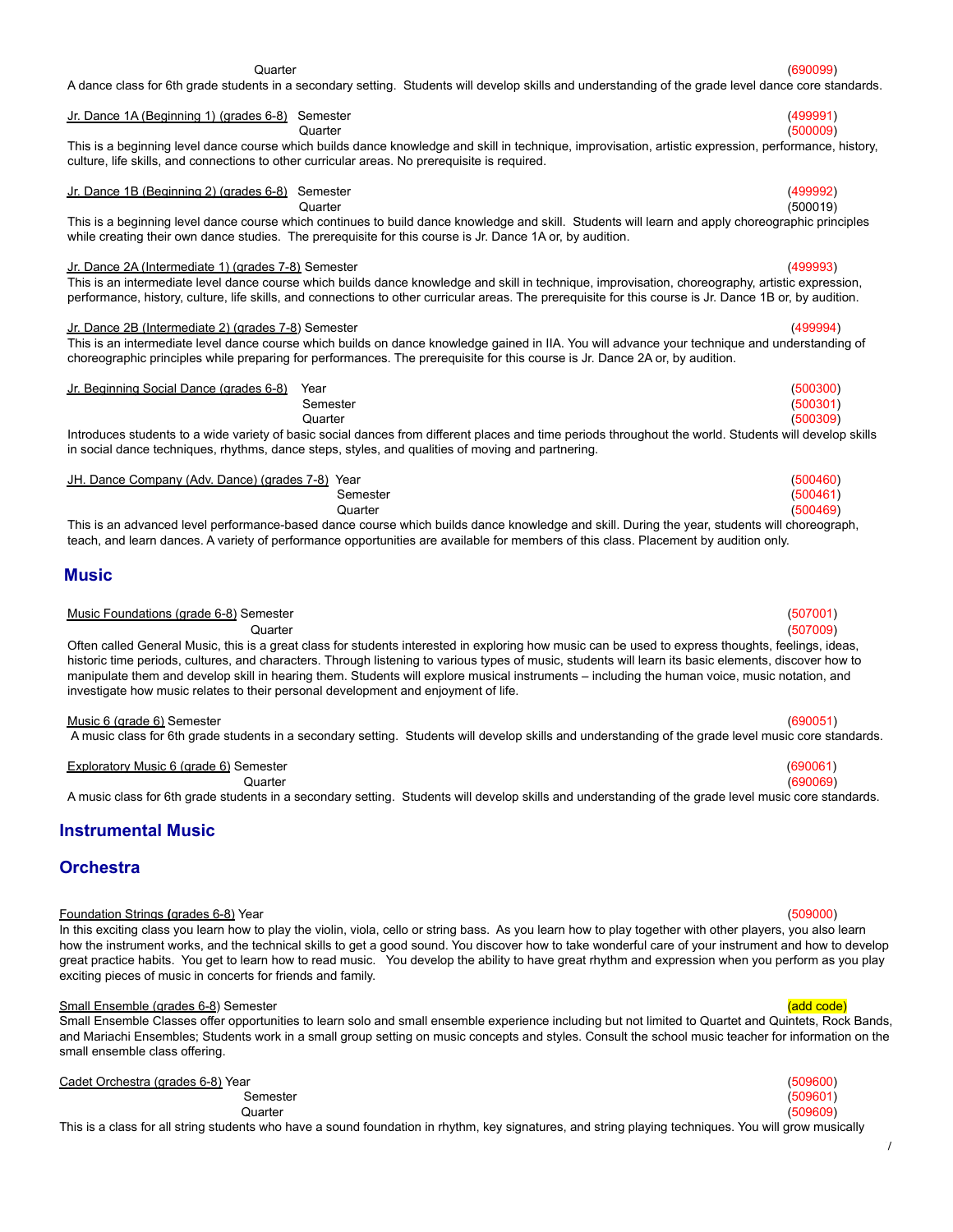while learning an exciting variety of music. This non-audition orchestra is the ideal setting for you to improve your playing skills and independence and prepare to audition for Concert Orchestra. Prerequisite: Teacher approval.

| Concert Orchestra (grades 6-8) | Year     | (509810) |
|--------------------------------|----------|----------|
|                                | Semester | (509811) |
|                                | Quarter  | (509819) |

This is the school's top string group! You will continue to expand your skills and perform more frequently. Together with all the players you will learn and perform fantastic music. Your ability to express yourselves through music will increase as you perform in festivals other events representing the school. Audition and/or approval of the instructor is required for registration.

Foundation Band (grades 6-8) Year (509110)

## **Band**

Semester (509111) This class is intended for beginning band students. Students who have studied band instruments in previous years but have not developed sufficient technique to qualify for Cadet or Concert Band should also enroll in this class. Students may be moved into a Cadet group when they have mastered the skills necessary to play music at the level expected of that group.

### Foundation Percussion (grades 7-8) Semester (508301)

Quarter (508309)

This class is intended for beginning percussion students. Students who have studied percussion instruments in previous years but have not developed sufficient technique to qualify for Cadet or Concert Band should also enroll in this class. Students may be moved into a Cadet group when they have mastered the skills necessary to play music at the level expected of that group.

| Cadet Band (grades 6-8) Year |                                                                                                                                              | (509200) |
|------------------------------|----------------------------------------------------------------------------------------------------------------------------------------------|----------|
|                              | Semester                                                                                                                                     | (509201) |
|                              | Quarter                                                                                                                                      | (589209) |
|                              | Okudanta in this band study and nonform standard and symphonic music as unll as upply by comparence nous undirect marifically far the sympho |          |

Students in this band study and perform standard and symphonic music as well as works by composers now writing specifically for the symphonic band. This class prepares students to audition for Concert Band. Prerequisite: Teacher approval.

#### Jazz Band (grades 6-8) Year (508000)

Semester (508011) This special instrumental ensemble offers experience in playing the more intricate and complex rhythms and harmonies characteristic of jazz. Sight-reading and improvisation skills are important in this class and will be developed to an advanced level. Enrollment in a band or orchestra is

requirements. Prerequisite: Successful audition and/or teacher approval. Concert Band (grades 6-8) Year (509410) Semester (509411) Quarter (509419)

This is the school's most advanced band. Auditioned woodwind, brass and percussion players make up this ensemble. Students explore and perform exciting standard and contemporary band literature with emphasis placed on achieving excellence in all aspects of performance and continued progress in sight reading skills. Prerequisite: Successful audition and/or teacher signature.

encouraged as a continued reinforcement of fundamental skills is essential. A high level of commitment is needed to meet performance and rehearsal

## **Other Instrumental**

### Guitar One (grades 7-8) Semester (508501)

Students in this guitar course learn to tune and take care of the guitar, chord symbols and chord fingerings, accompaniment patterns in a strumming style. They play single note melodies by reading tablature and standard notation and gain knowledge of various types of guitars. In this class students learn to play music in a wide variety of styles and can play solos, duets, and ensemble pieces.

### Piano One (grades 7-8) Semester (508401) Semester (508401)

Students learn to play simple songs on the electronic piano keyboard. Students experience the excitement of playing together with others as well as solo. Students gain the important and valuable skill of reading music in Piano One, which enables them to read and play songs on their own.

### **Vocal Music**

| T/B Chorus (grades 6-8) Year                                                                                                                            | (510200) |
|---------------------------------------------------------------------------------------------------------------------------------------------------------|----------|
| Semester                                                                                                                                                | (510201) |
| Quarter                                                                                                                                                 | (510209) |
| This is a great class for young men who are interested in singing. Students will learn basic music reading and singing skills in an ideal setting. The  |          |
| music will be both educational and exciting with selections from Bach to Pop. This is an entry level class where students are introduced to singing and |          |
| its basic techniques. This non-audition, non-performing choir class will prepare students for auditions to get into more advanced groups.               |          |

| S/A Chorus (grades 6-8) Year |                                                                                                                                                      | (510300) |
|------------------------------|------------------------------------------------------------------------------------------------------------------------------------------------------|----------|
|                              | Semester                                                                                                                                             | (510301) |
|                              | Quarter                                                                                                                                              | (510309) |
|                              | This class is an excellent foundation course for all female students who wish to improve vocally. Serious attention will be given to music fundament |          |

iven to music fundamentals and music reading skills. Through a wide variety of exciting music, the students will enjoy learning sound principles of singing, thereby enabling each

## $\boldsymbol{8}$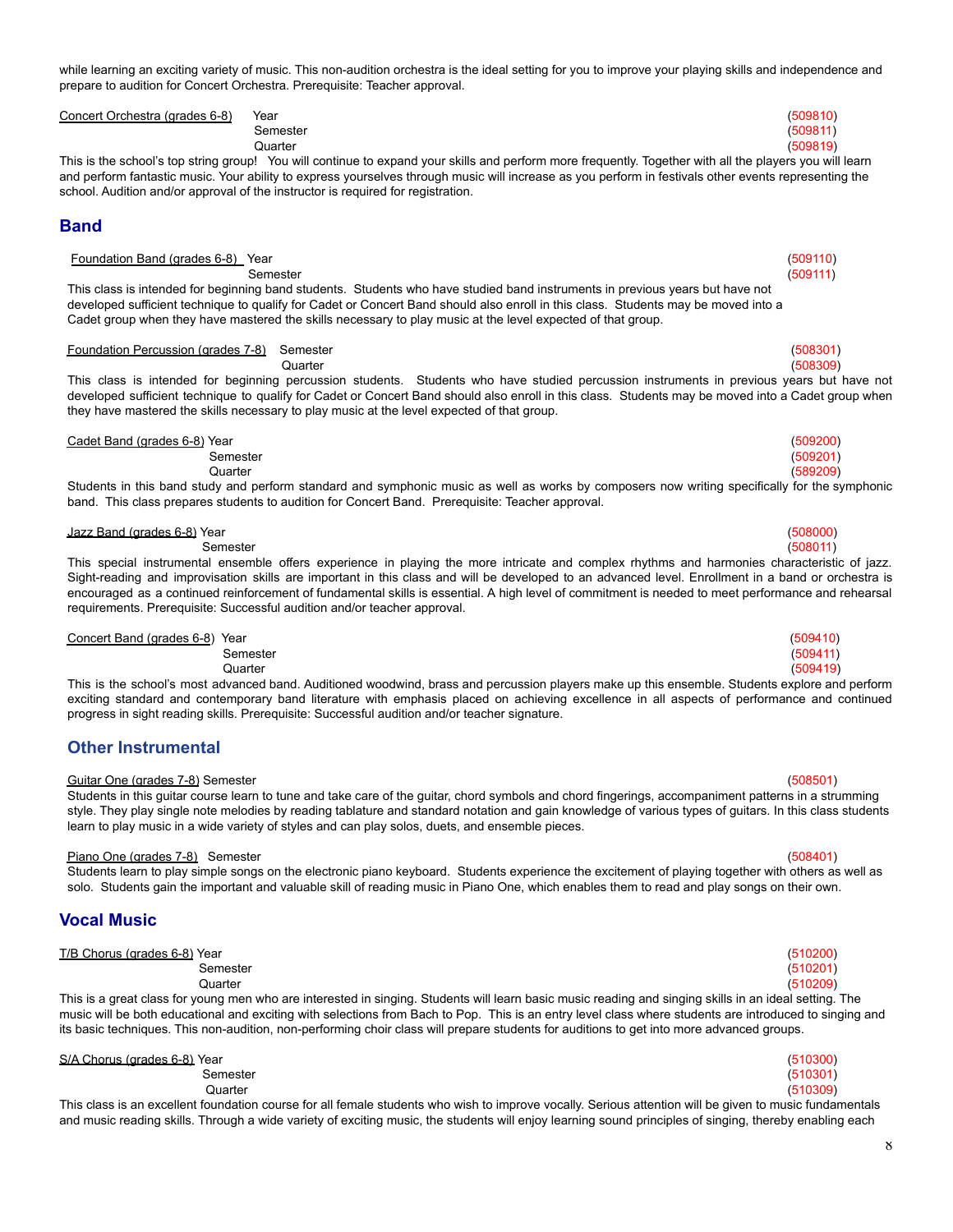student to increase her vocal talent. This course is a pre-requisite for auditioned groups.

#### S/A Chorus – Advanced (grades 7-8) Quarter (510308)

This class is for those who have completed S/A Chorus and wish to advance to the next challenge, or for those who pass an entrance audition. The focus is on building mature singing voices and musicianship skills using a greater variety of song styles and serious repertoire. *Teacher signature required.*

| Mixed Chorus (grades 6-8) Year | (510400) |
|--------------------------------|----------|
| Semester                       | (510401) |
| Quarter                        | (510409) |

You can develop fantastic singing skills through the study and performance of music written for mixed voices. Through performing a wide variety of exciting music, you may learn to apply correct principles of voice production, breath control and diction. Special attention is given to reading musical notation.

| Concert Choir (grades 6-8) Year | (510910) |
|---------------------------------|----------|
| 3emester                        | (510911) |
| Quarter                         | (510919) |
|                                 |          |

This is the most advanced large choir at the school. It will focus on developing vocal and musicianship skills using a greater variety of song styles and serious repertoire. Teacher signature required.

### **Theatre**

The theatre arts program is an integral part of every school's academic curriculum. Students develop internal and external personal resources, create drama/theatre through artistic collaboration, relate drama-theatre to its social context and form aesthetic judgments. The diversity of activities encompassed in the drama/theatre curriculum provides opportunities for the involvement of all students, regardless of experience, cultural background, or disability. Students will develop self-esteem, self-discovery, and artistic discipline. They will also develop the ability to empathize, to take and give criticism, and to relate positively with peers. Students will develop skills in problem-solving, decision-making, critical thinking, and the development of multiple intelligences as they take individual responsibility in the collaborative process.

### Drama 6 (grade 6) Semester (520001)

Quarter (520009)

In this hands-on, exploratory course, students will dive into the creative aspects of what makes theatre so exciting! With an emphasis on imagination, students will explore acting and characterization, improvisational techniques, and technical theatre design processes; all focused on gaining a greater understanding of this highly collaborative art form.

#### Exploratory Drama 6 (grade 6) Quarter (69039)

In this hands-on, exploratory course, students will dive into the creative aspects of what makes theatre so exciting! With an emphasis on imagination, students will explore acting and characterization, improvisational techniques, and technical theatre design processes; all focused on gaining a greater understanding of this highly collaborative art form.

| Exploratory Drama 7 (grade 7) Semester                                                                                                                                                                                                                                                                                                                                    | (690041) |
|---------------------------------------------------------------------------------------------------------------------------------------------------------------------------------------------------------------------------------------------------------------------------------------------------------------------------------------------------------------------------|----------|
| Quarter                                                                                                                                                                                                                                                                                                                                                                   | (690049) |
| In this hands-on, exploratory course, students will dive into the creative aspects of what makes theatre so exciting! With an emphasis on imagination,<br>students will explore acting and characterization, improvisational techniques, and technical theatre design processes; all focused on gaining a<br>greater understanding of this highly collaborative art form. |          |

| Theatre 1 (grades 6-8) Year |          | (520100) |
|-----------------------------|----------|----------|
|                             | Semester | (520101) |
| ___                         | Quarter  | (520109) |

This course emphasizes speech techniques and oral presentation. Students are exposed to characterization, acting techniques and stage production while learning to appreciate the stage and developing interpersonal communication skills. The reading of plays and the history of the theatre are included. This class is a prerequisite for all other drama courses.

| Theatre 2 (grades 7-8) Year | (520220) |
|-----------------------------|----------|
| Semester                    | (520221) |
| Quarter                     | (520229) |

This course emphasizes advanced speech techniques and oral presentation. Students are exposed to characterization, acting techniques and stage production while learning to appreciate the stage and developing interpersonal communication skills. The reading of plays and the history of the theatre are included.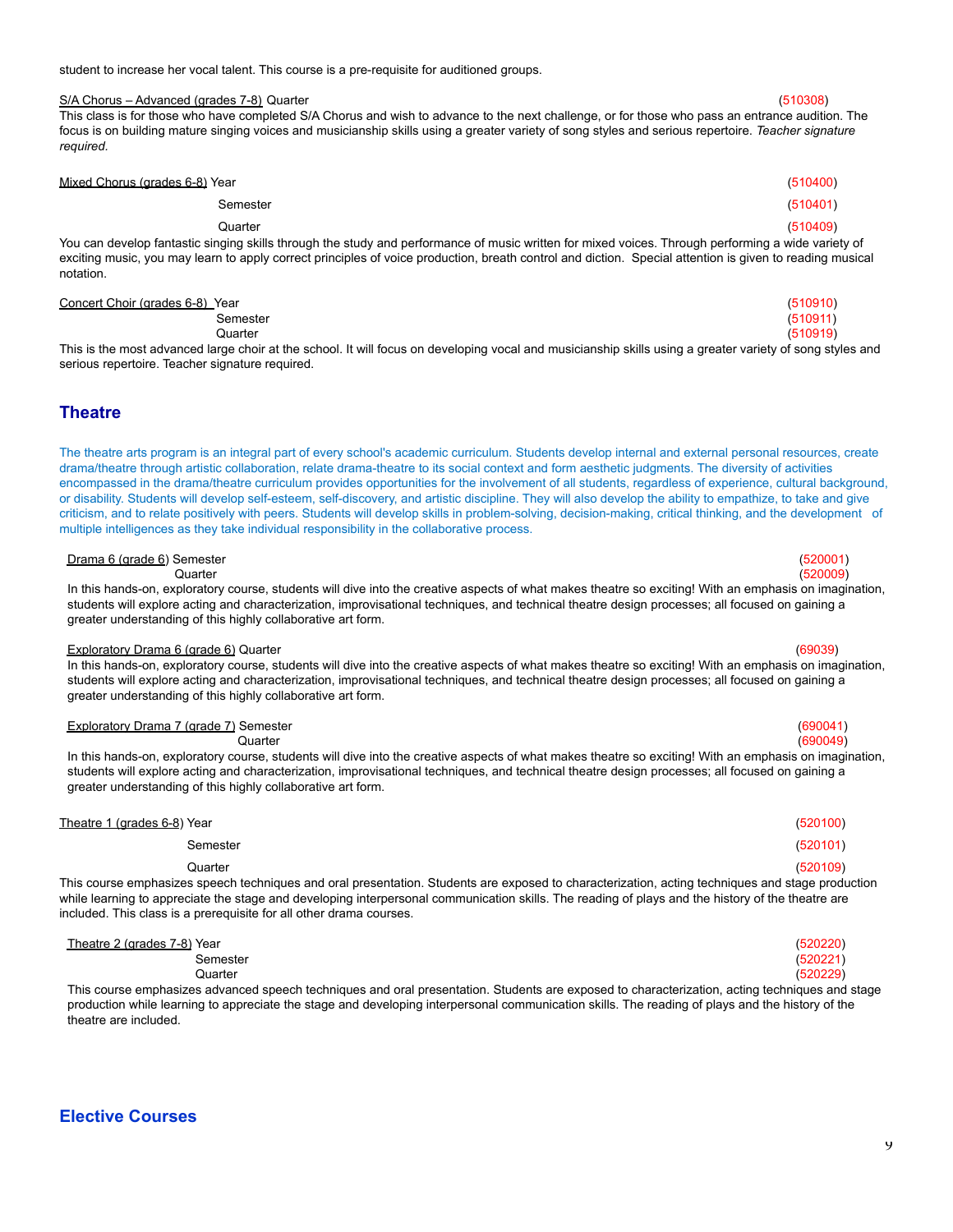### Musical Theatre (grades 6-8) Year (520400)

## Semester (520401)

#### Quarter (520409) This course gives students training in drama, dance and music. Students will combine music, singing, acting and dance to create refined art. Students will be encouraged to create, work, study, practice, improve, evaluate and excel for a final performance.

| Stage Production (grades 7-8) Year                                                                                                                    | (520510) |
|-------------------------------------------------------------------------------------------------------------------------------------------------------|----------|
| Semester                                                                                                                                              | (520511) |
| Quarter                                                                                                                                               | (520519) |
| Ctudents design stage sets huild props construct, cover and paint frames and learn to arrange a stage to produce a visually appropriate setting for a |          |

Students design stage sets, build props, construct, cover and paint trames and learn to arrange a stage to produce a visually appropriate setting for a play or musical. Students learn all aspects of running the stage lights, curtains, and sound. Prerequisite: Teacher approval.

### Stage Crew (Grade 7-8) Year (691060) (691060)

#### Semester (691061)

Students work behind the scenes to bring a production to life. From building sets, to running curtain, lights and sound, the stage crew is the foundation of a successful performance.

## *Visual Arts*

The visual arts influence and enhance every aspect of our lives. They encourage and help us develop humanistic behavior in our personal relationships, self-discipline and study habits. Art develops and increases an individuals' problem solving and critical thinking skills. Visual skills developed through art study can open up a world of beauty and understanding and can accelerate students' progress in many subject areas. Some art classes are provided for students who have not yet developed their art skills, while others permit students to refine their basic art skills, expand their development in visual arts and intensify their abilities to make aesthetic judgments.

### Drawing 6 (grade 6) Semester (689901)

### An art class for 6th grade students in a secondary setting. Students will develop skills and understanding of the grade level art core standards.

### Exploratory Art 6 (grade 6) Semester (689919)

### An art class for 6th grade students in a secondary setting. Students will develop skills and understanding of the grade level art core standards.

#### Exploratory Art 7 (grade 7) Semester (690001)

Quarter (690009) This course is designed to provide a broad overview of some basic visual art skills using different art mediums, related materials and concepts.

### Art Foundations 1 (grades 6-8) Semester (501001)

Quarter (501009) This course is an extension of the elementary core with emphasis on understanding works of art, color and design theory, and developing basic skills in drawing. Students also increase their understanding of the ways line; shape, form, texture, value and color are used to apply the principles of art (unity, balance, contrast, emphasis, variety, movement). Students experiment with such media as pencil, ink, watercolor, crayon, clay, charcoal and chalk. This course is a required foundation class and is a prerequisite for all other art courses and must be successfully completed.

### Advanced Foundations 1A: Traditional 2D (grades 7-8) Semester (501301) Semester (501301)

Quarter (501309) Compositional principles are reinforced, and students gain experience representing subjects with proportion, depth and detail. Students are instructed on how to use watercolor, charcoal, ink, color pencils, oil and chalk pastels and explore such techniques as pen and pencil sketching, linoleum block printing, and tile glazing. Prerequisite: Art Foundations 1

### Advanced Foundations 1B: Traditional 2D (grades 7-8) Semester (501311)

Compositional principles are reinforced, and students gain experience representing subjects with proportion, depth and detail. Students are instructed on how to use watercolor, charcoal, ink, color pencils, oil and chalk pastels and explore such techniques as pen and pencil sketching, linoleum block printing, and tile glazing. Prerequisite: Art Foundations 1

### Advanced Foundations 1C: Traditional 3D (grades 7-8) Semester (501321) Semester (501321)

Quarter (501329) Students explore various media applying concepts emphasized in Foundations 1 Compositional principles are stressed in the production of such art pieces as wire sculptures, mobiles, collage assemblies, leather work, and many other crafts. Prerequisite: Art Foundations 1

### 1C Traditional 2D – Painting (grades 7-8) Quarter (501029)

This course is designed to provide a broad overview of some basic visual art skills using different art mediums, related materials and concepts. Foundation I.

### Media Arts (grades 7-8) Semester (504101)

A beginning level media arts course that builds film making knowledge and skill including experience in the four basic phases of Film Making.

## 10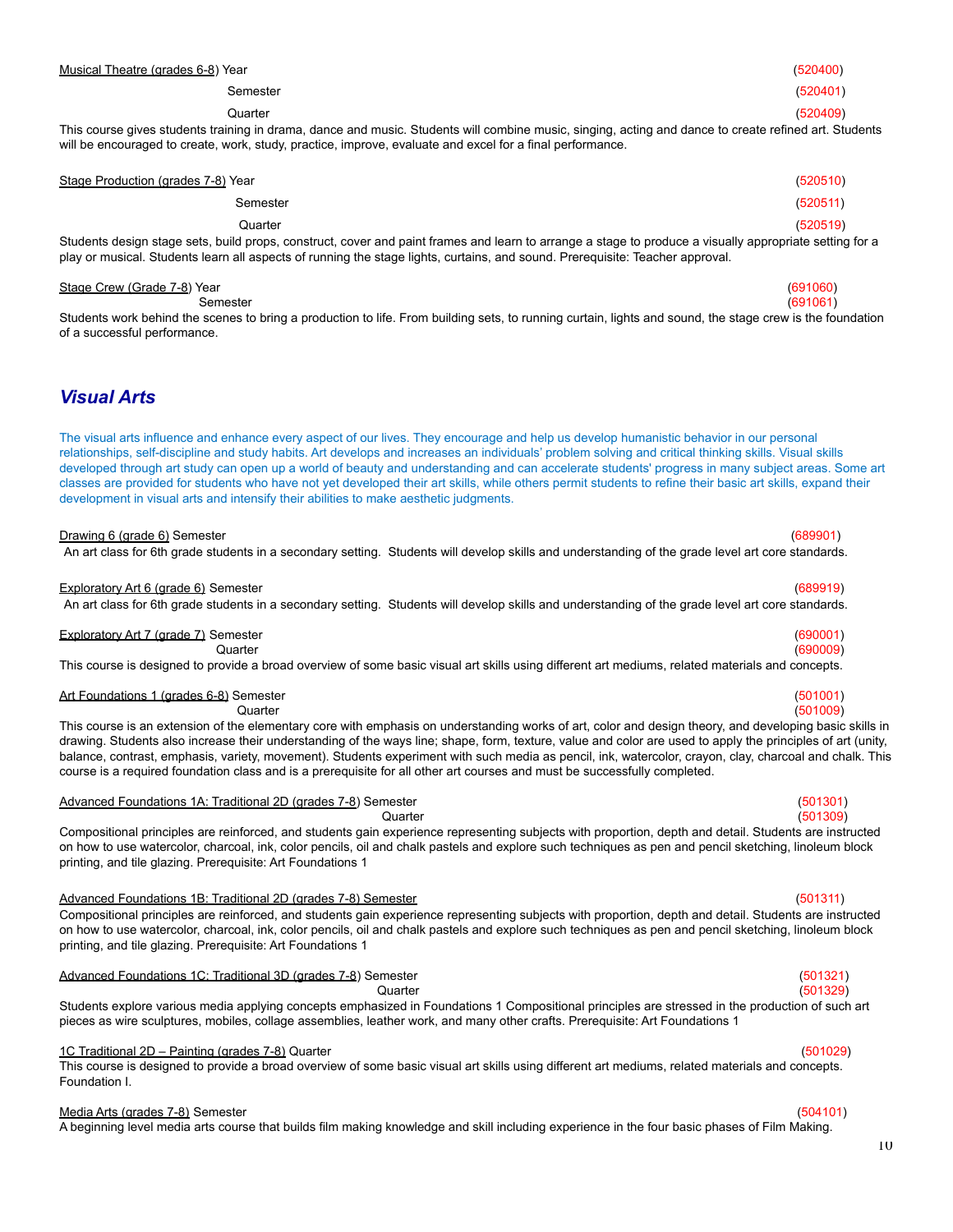## *PE/Health*

Students are required to take one semester of physical education in the 7th grade and one semester in the 8th grade. Student government, cheerleading, and newspaper or yearbook staff do not count for physical education credit. The P.E. requirement may not be waived except with a note from a physician. It is recommended that 9th grade students take only one semester of physical education. Students are required to take one semester of Health in 8th grade.

### $\underline{6^{\text{th}}}$  Grade PE Semester (605958-605959)

Students in sixth grade P.E. are working on skill development, including locomotor and non-locomotor skills, mastering basic manipulative skills, and after practice engage in small group games or lead-up games. Competency progresses into manipulative skills such as catching, throwing, and dribbling with hands and feet. Students will apply skills in modified games. Instruction includes an introduction to training principles and activities that can enhance health-related fitness as students pursue personal fitness goals. Students are graded on participation and personal improvement.

### $\mathcal{I}^{\text{th}}$  Grade PE Semester (6010) (6010)

Students in grade seven develop a solid foundation in skills and competencies. They are still mastering basic manipulative skills, and are ready to engage in lead-up games and drills that provide a progression toward participation in regulation or advanced play. Students will apply skills in modified games, and may be introduced to regulation rules and game play. Instruction includes an introduction to training principles and activities that can enhance health-related fitness as students pursue personal fitness goals. Students are graded on participation and personal improvement.

### $8<sup>th</sup>$  Grade PE Semester (6030-6037)

Students in grade eight will continue to participate in a variety of instructional physical activities. Experiences increase complexity in content, concept and skill development for a broad spectrum of activities. Students continue to practice skills in modified games, but increasingly participate in activities that are regulation games with more complex playing environments. This class incorporates more in-depth instruction training principles that can enhance health-related fitness as students' progress in achieving personal fitness goals. Students are graded on participation and personal improvement.

### **Health** Semester

### Health Education I (Grades 7<sup>th</sup>-8<sup>th</sup>

Health education provides opportunities for students to develop knowledge, skills and attitudes necessary for practicing lifelong, health-enhancing behaviors. The Health I Curriculum focuses on what students can do for themselves to meet the objectives of the six state core standards. Students will learn that they are responsible for their personal well-being and that building a solid foundation of health literacy and decision-making skills can contribute to a variety of healthy choices for self and others that will be of value throughout life.

## *Mathematics*

Mathematics is a useful, exciting and creative area of study that helps students develop their ability to solve problems in daily life and to reason logically. The junior high school mathematics curriculum expands students' knowledge of numbers, computation, measurement, geometry, statistics, probability, patterns and functions, and the fundamental integration of the concepts in algebra and geometry. Modern technology provides students the opportunity to use a variety of mathematical methods effectively to solve non-routine problems.

### Mathematics Grade 6 **Year (575900)**

In grade 6, instructional time should focus on four critical areas: (1) connecting ratio and rate to whole number multiplication and division and using concepts of ratio and rate to solve problems; (2) completing understanding of division of fractions and extending the notion of number to the system of rational numbers, which includes negative numbers; (3) writing, interpreting, and using expressions and equations; and (4) developing understanding of statistical thinking.

### Mathematics Grade 6 Honors **Year (575910)**

In 6<sup>th</sup> Grade Mathematics Honors, students will focus on connecting ratio and rate to whole number multiplication and division and using concepts of ratio and rate to solve problems, completing understanding of division of fractions and extending the notion of number to the system of rational numbers, which includes negative numbers, writing, interpreting, and using expressions and equations; and developing understanding of statistical thinking. All 6<sup>th</sup> Grade Core Curriculum should be included in the 6<sup>th</sup> Grade Honors Curriculum. The Honors course includes extra depth on core standards and prepares students for acceleration during their  $7<sup>th</sup>$  Grade year.

### Mathematics Grade 7 **Year (576000)**

In grade 7, instructional time should focus on four critical areas: (1) developing understanding of and applying proportional relationships; (2) developing understanding of operations with rational numbers and working with expressions and linear equations; (3) solving problems involving scale drawings and informal geometric constructions, and working with two and three-dimensional shapes to solve problems involving area, surface area, and volume; and (4) drawing inferences about populations based on samples.

#### 11

### ) and (607701) in the contract of  $(607701)$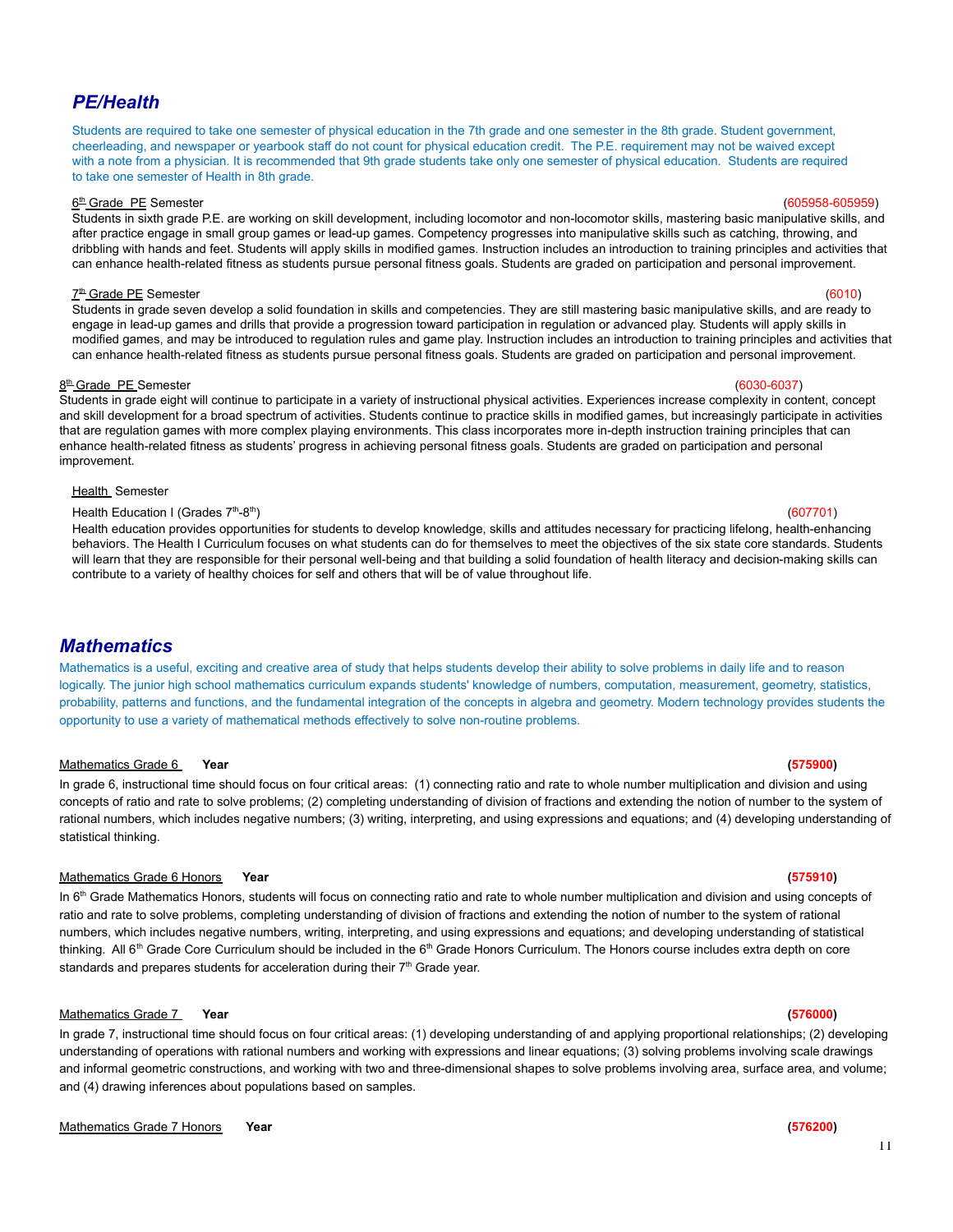In 7th Grade Mathematics Honors students will focus on developing understanding of and applying proportional relationships; developing understanding of operations with rational numbers and working with expressions and linear equations; solving problems involving scale drawings and informal geometric constructions, and working with two- and three- dimensional shapes to solve problems involving area, surface area, and volume; and drawing inferences about populations based on samples. All 7th Grade Core Curriculum should be included in the 7th Grade Honors Curriculum. The Honors course includes extra depth on core standards and increases the depth of rigor to prepare students for Secondary Math 1 - Secondary Math 3 Extended courses and AP courses.

### Mathematics Grade 8 **Year (576400)**

In Grade 8, instructional time should focus on three critical areas: (1) formulating and reasoning about expressions and equations, including modeling and association in bivariate data with la linear equation, and solving linear equations and systems of linear equations; (2) graphing the concept of a function and using functions to describe qualitative relationships; (3) analyzing two- and three-dimensional space and figures using distance, angle similarity, and congruence, and understanding and applying the Pythagorean Theorem..

#### Mathematics Grade 8 Honors **Year (576600)**

In 8th Grade Mathematics students will focus on formulating and reasoning about expressions and equations, including modeling an association in bivariate data with a linear equation, and solving linear equations and systems of linear equations; grasping the concept of a function and using functions to describe quantitative relationships; and analyzing two- and three-dimensional space and figures using distance, angle, similarity, and congruence, and understanding and applying the Pythagorean Theorem. All 8th Grade Core Curriculum should be included in the 8th Grade Honors Curriculum. The Honors course includes extra depth on core standards and increases the depth of rigor to prepare students for Secondary Math 1 - Secondary Math 3 Extended courses and AP courses.

### Secondary Mathematics I Extended **Year (577100)**

The fundamental purpose of Mathematics I Honors is to formalize and extend the mathematics that students learned in the middle grades. This course will compact Secondary I topics to allow time to cover Pre-Calculus topics including vectors and matrices. The critical areas of Secondary I, organized into units, deepen and extend understanding of linear relationships, in part by contrasting them with exponential phenomena, and in part by applying linear models to data that exhibit a linear trend. Secondary Mathematics I uses properties and theorems involving congruent figures to deepen and extend understanding of geometric knowledge from prior grades. Another unit in the course ties together the algebraic and geometric ideas studied. Students who continue in the Honors track will be prepared for Advanced Placement Calculus their senior year of high school. The Mathematical Practice Standards apply throughout each course and, together with the content standards, prescribe that students experience mathematics as a coherent, useful, and logical subject that makes use of their ability to make sense of problem situations. *A graphing calculator is recommended. Prerequisite: 8 th Grade Mathematics Honors*

## *Science*

All students in the junior high schools of Granite School District are required to take a full year of Integrated Science. These courses incorporate physical, biological and earth science concepts as well as engineering and technology components. Each integrated course will emphasize science and engineering practices as well as crosscutting concepts that help students make connections between science disciplines and the need for critical thinking and problem-solving skills.

#### 6th Grade Integrated Science Year (590910)

The 6<sup>th</sup> Grade course provides a framework student understanding of the cycling of matter and the flow of energy through the observable phenomena on earth. Standards include: Structure and motion in the solar system, How energy affects matter, Earth's weather patterns and climate, Stability and change in ecosystems.

#### 7th Grade Integrated Science Year (600000)

The 7<sup>th</sup> grade course focuses on relationships of cause and effect to pinpoint mechanisms of nature. Standards include: Forces are interactions between matter, Changes to earth over time, Structure and function of life, reproduction and inheritance, Changes in species over time.

#### 8th Grade Integrated Science Year (600400)

The 8<sup>th</sup> grade course focuses on the constant interaction of matter and energy in nature. Standards include: Matter and energy in the physical world, Energy is stored and transferred in physical systems, Life systems store and transfer matter and energy, Interactions with natural systems and resources.

## cience Gifted & Talented Year<br>6th grade (590930)

### 7th grade (600260 8th grade (600660)

This course is provided for students who are identified by evaluation as Gifted and Talented. The intent of the course is to include opportunities to master core content, develop science process skills, stretch thinking, and emphasize individual pursuits as well as apply acquired knowledge to real world issues. The course will stress inquiry, problem solving, critical thinking, and creativity through student-centered research, products and projects. The literacy standards for science as well as state science core standards will be used as a base for compacting and the acceleration of grade-level content.

Science Honors Year 6th grade (590920) 7th grade (600200)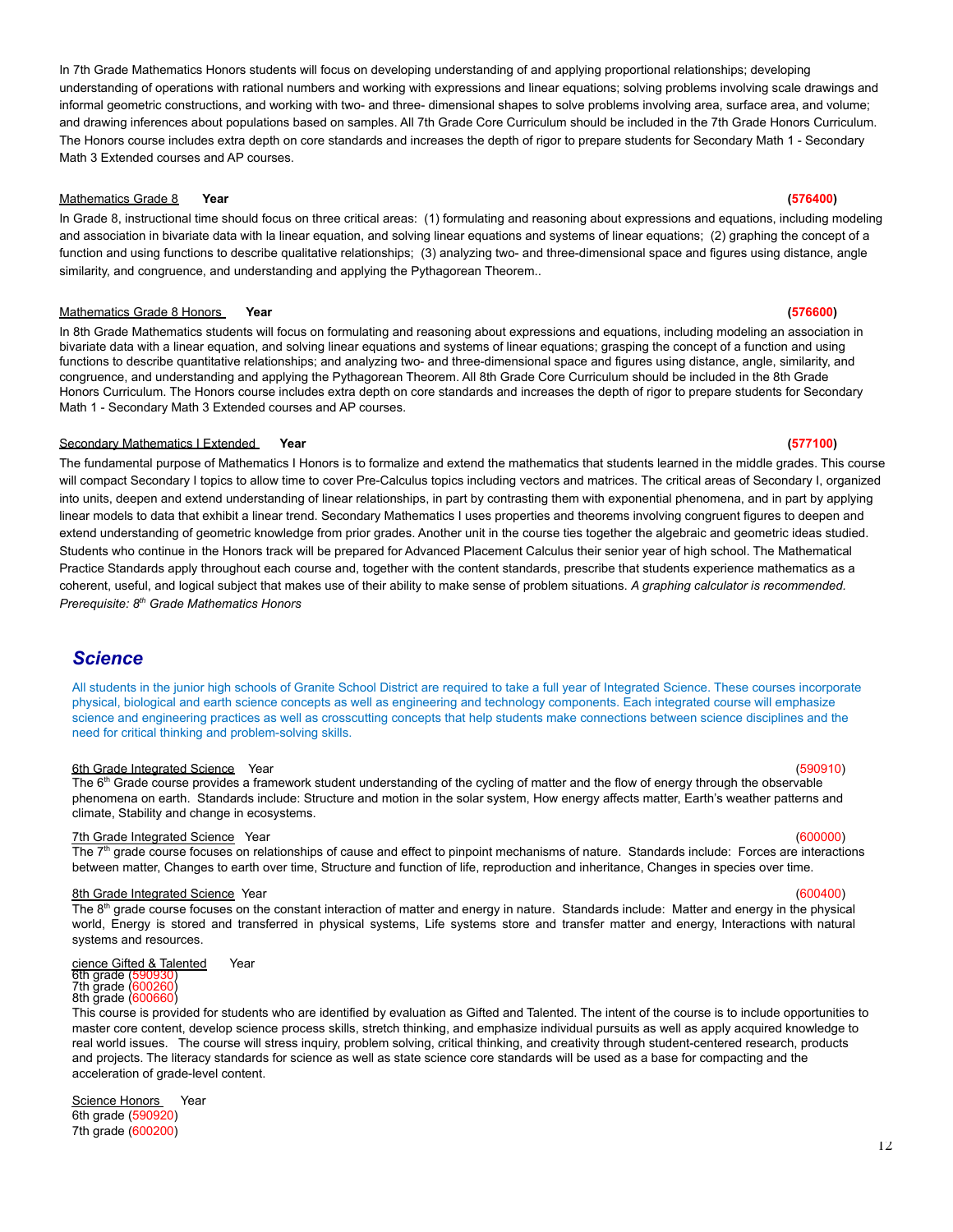#### 8th grade (600600)

Honors science courses are for students who have the interest and motivation to pursue science knowledge and skills with greater depth and rigor than in regular science courses. Students will engage in learning activities that emphasize inquiry, problem solving, critical thinking, as well as technology and research skills. Students will be provided opportunities to demonstrate understanding through a variety of instructional methods, which may include writing, research projects, reading of complex science material, discussions and lab work to develop science process skills. Investigations and meaningful real-world applications will increase focus on depth and complexity of science concepts.

## *Social Studies*

There are many important social studies skills, which should be developed by all students during their junior high school experience. The major purpose of the junior high school social studies program is to prepare students for effective citizenship. Upon completion of junior high school, each student should:

- Craft arguments, apply reasoning, make comparisons, think critically, and interpret and synthesize evidence as historians, geographers, economists and political scientists.
- Corroborate their sources of evidence and place their interpretations within historical contexts.
- Engage in deliberative, collaborative, and civil dialogue regarding historical and current issues.
- Identify local, state, national, or international problems; engage with solutions to these problems; and share their ideas with appropriate public and/or private stakeholders.
- Apply knowledge of governmental structure, historical concepts, geographic interrelationships, and economic principles to analyze and explain current events.
- Develop and demonstrate values that sustain America's democratic republic, such as open-mindedness, engagement, honesty, problem-solving, responsibility, diligence, resilience, empathy, self-control, and cooperation.

#### $0$  World Studies  $6<sup>th</sup>$  grade (required) (Year) (584300) (584300)

World Studies focuses on comparison between ancient civilizations, the Middle Ages and Renaissance, the Age of Revolutions, and the modern world. Students will examine all the social studies disciplines, including geography, anthropology, civics, and economics. Attention has been paid to reinforce relevance by connecting the past to the present whenever possible.

#### HN (Honors) World Studies  $6^{\text{th}}$  grade (Year) (584310) (584310)

Honors World Studies is for students who have the interest and motivation to pursue the content and skills with greater depth and rigor than in the regular World Studies course. Students will engage in learning activities that emphasize historical inquiry. They will be provided opportunities to demonstrate understanding through a variety of instructional methods, which may include writing, reading of complex materials, research projects, and discussions. A focus will be placed on helping students develop the skills needed for future honors courses.

#### GT (Gifted & Talented) World Studies 6<sup>th</sup> grade (Year)  $(584320)$

GT World Studies is provided for students who have been specifically identified by formal evaluation as gifted and talented. GT students are provided an accelerated and in-depth study for the World Studies core. The course stresses awareness of historic knowledge and thoughtful methodology that utilize higher order thinking and process skills such as creative and critical thinking, decision-making, hypothesizing and evaluating. The intent of the Gifted and Talented course is to allow students to master basic course content, stretch thinking, emphasize individual pursuits, and produce a variety of products.

DLI (Dual Language Immersion) World Studies 6<sup>th</sup> grade (Year) French (584350), Spanish (584360), Chinese (584370) This course is only for students who are part of the Dual Language Immersion program. They will study the World Studies core in the target language (French, Spanish, or Chinese). World Studies focuses on comparison between ancient civilizations, the Middle Ages and Renaissance, the Age of Revolutions, and the modern world. Students will examine all the social studies disciplines, including geography, anthropology, civics, and economics. Attention has been paid to reinforce relevance by connecting the past to the present whenever possible.

#### Utah Studies 7th grade (required) (Semester) (583001) (583001)

Utah Studies covers four social studies disciplines: history, geography, economics, and civics. Students will explore the complex history of Utah, with examples of creativity, sacrifice, conflict, innovation, inequity, compromise, and leadership. Students will also learn about Utah's diverse physical geography, encounter Utah's economic systems and dynamics, and explore local and statewide political systems.

#### HN(Honors) Utah Studies 7<sup>th</sup> grade (Semester) (583111) (583111)

Honors Utah Studies is for students who have the interest and motivation to pursue the content and skills with greater depth and rigor than in the regular Utah Studies course. Students will engage in learning activities that emphasize historical inquiry. They will be provided opportunities to demonstrate understanding through a variety of instructional methods, which may include writing, reading of complex materials, research projects, and discussions. A focus will be placed on helping students develop the skills needed for future honors courses.

#### GT (Gifted & Talented) Utah Studies  $7<sup>th</sup>$ (Semester) (583151)

GT Utah Studies is provided for students who have been specifically identified by formal evaluation as gifted and talented. GT students are provided an accelerated and in-depth study for the Utah Studies core. The course stresses awareness of historic knowledge and thoughtful methodology that utilize higher order thinking and process skills such as creative and critical thinking, decision-making, hypothesizing and evaluating. The intent of the Gifted and Talented course is to allow students to master basic course content, stretch thinking, emphasize individual pursuits, and produce a variety of products.

### Utah Studies Extended 7th grade (Semester) (583501)

This elective course allows students to revisit topics from the Utah Studies course in more depth. Students will have an opportunity to further

### 13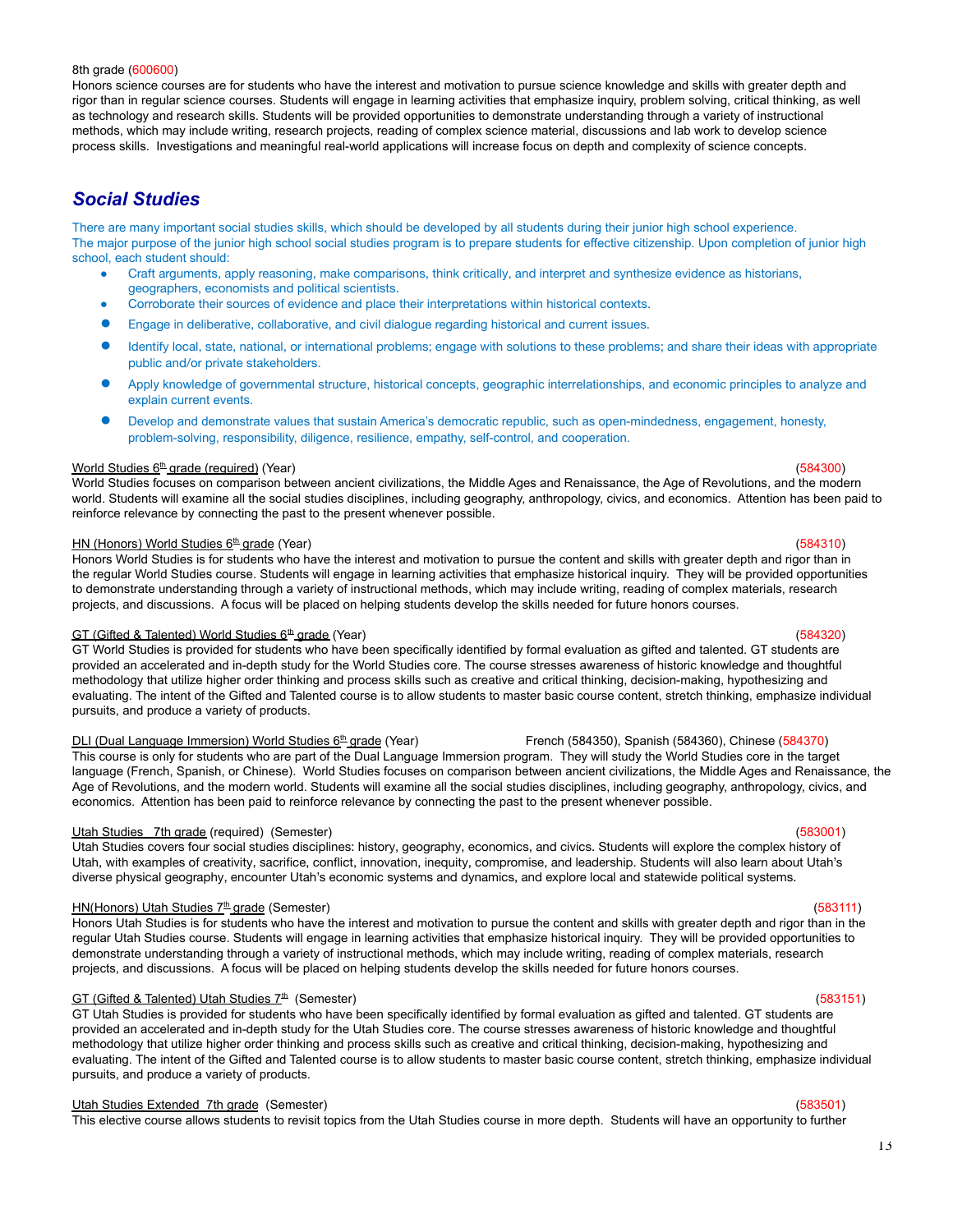### strengthen their skills in the social studies disciplines of economics, geography, history, and civics. This in-depth study will offer an opportunity for students to learn about their families and cultures as well as those of others. Students should take this course 2<sup>nd</sup> semester AFTER they have completed the Utah Studies core class.

#### United States History 1 8th grade (required) (Year) (583600)

United States History I includes events and issues in United States history from the Age of Exploration through Reconstruction, emphasizing the 18th and 19th centuries. Topics include, but are not limited to, American Indian life, European exploration and colonization, the Revolutionary War, constitutional issues, nation building, expansion, the Civil War, and Reconstruction.

#### HN (Honors) United States History I (Year) (583700) (583700)

Honors United States History I is for students who have the interest and motivation to pursue the content and skills with greater depth and rigor than in the regular United States History I course. Students will engage in learning activities that emphasize historical inquiry. They will be provided opportunities to demonstrate understanding through a variety of instructional methods, which may include writing, reading of complex materials, research projects, and discussions. A focus will be placed on helping students develop the skills needed for future honors courses, as well as AP and concurrent courses.

### GT (Gifted & Talented) United States History I (Year) (583750) (583750)

GT United States History I is provided for students who have been specifically identified by formal evaluation as gifted and talented. GT students are provided an accelerated and in-depth study for the United States History I core. The course stresses awareness of historic knowledge and thoughtful methodology that utilize higher order thinking and process skills such as creative and critical thinking, decision-making, hypothesizing and evaluating. The intent of the Gifted and Talented course is to allow students to master basic course content, stretch thinking, emphasize individual pursuits, and produce a variety of products.

## *World Languages*

In the Granite District, world languages are elective subjects. French, Spanish, German, Italian, Latin, Chinese, Japanese, and American Sign Language (ASL) are offered in various secondary schools throughout the district. During the six-year sequence, students learn to use the language through interpersonal, presentational, and interpretive modes of communication. They are also instructed in the cultural products, practices, and perspectives of the people whose language they study. World Language courses are full year classes and should be taught 90-100% of the time in the target language. Students in dual immersion programs can continue their study through the 12<sup>th</sup> grade by passing the AP exam and enrolling in *CE Bridge courses.*

The University of Utah and many out-of-state universities require a minimum of two consecutive years of language study for college entrance. Students that are interested in reaching a point where they can speak, read, write, and understand the language in a useful way should begin study in the 7th grade and continue through the 12th grade. Under special circumstances, after counseling and with approval of the principal, a third-year *world language course may be substituted to meet a student's 12th grade English requirement.*

### French 1 (grades 7-8) Year (560100)

This course is designed to introduce students to a new language. Emphasis is placed on listening and speaking skills though reading and writing are also addressed. Through this course, students will learn to describe and give information about themselves, their family, and others, talk about their likes and dislikes, preferences, needs, school life and begin using the language for some daily functions such as making plans and inviting someone or ordering in a restaurant. Culture and geography of French-speaking countries are taught through reading selections. The end-of-year proficiency target is Novice Mid.

### French 2 (grades 7-8) Year (560150)

This course is designed to continue the development of speaking, listening, reading, and writing skills. Through this course, students will learn to talk about their daily routines and preferences, discuss food and entertainment, extend an invitation to someone to attend an event as well as be able to handle basic survival needs in the language including buying clothes, talking to a doctor about an injury or illness, and asking for and giving directions. Culture and history of French-speaking countries are taught through reading selections. The end-of-year proficiency target is Novice High. *Prerequisite: French 1 (560100) or equivalent*

#### French 2 DLI (grade 6) Year (560190)

This course is designed specifically for students that have been in the dual immersion elementary program. It continues the development of speaking, listening, reading, and writing skills through advanced writing and speaking tasks and the use of authentic reading and listening texts. Narratives and dialogues are used to teach structure and vocabulary. Culture and history of French-speaking countries are taught through reading selections. The end-of-year proficiency targets are Intermediate Low (Interpretive Reading and Presentational Writing) and Intermediate Mid (Interpretive Listening). *For Dual Language Immersion (DLI) students only.*

### DLI World Studies - French(grade 6) Year (584350)

This course is only for students who are part of the Dual Language Immersion program. Students will study the World Studies core in French. World Studies focuses on comparison between ancient civilizations, the Middle Ages and Renaissance, the Age of Revolutions, and the modern world. Students will examine all the social studies disciplines, including geography, anthropology, civics and economics. Attention has been paid to reinforce relevance by connecting the past to the present whenever possible. *For Dual Language Immersion (DLI) students only.*

#### French 3 DLI (grade 7) Year (560260)

This course is designed specifically for students that have been in the dual immersion elementary program. It continues the development of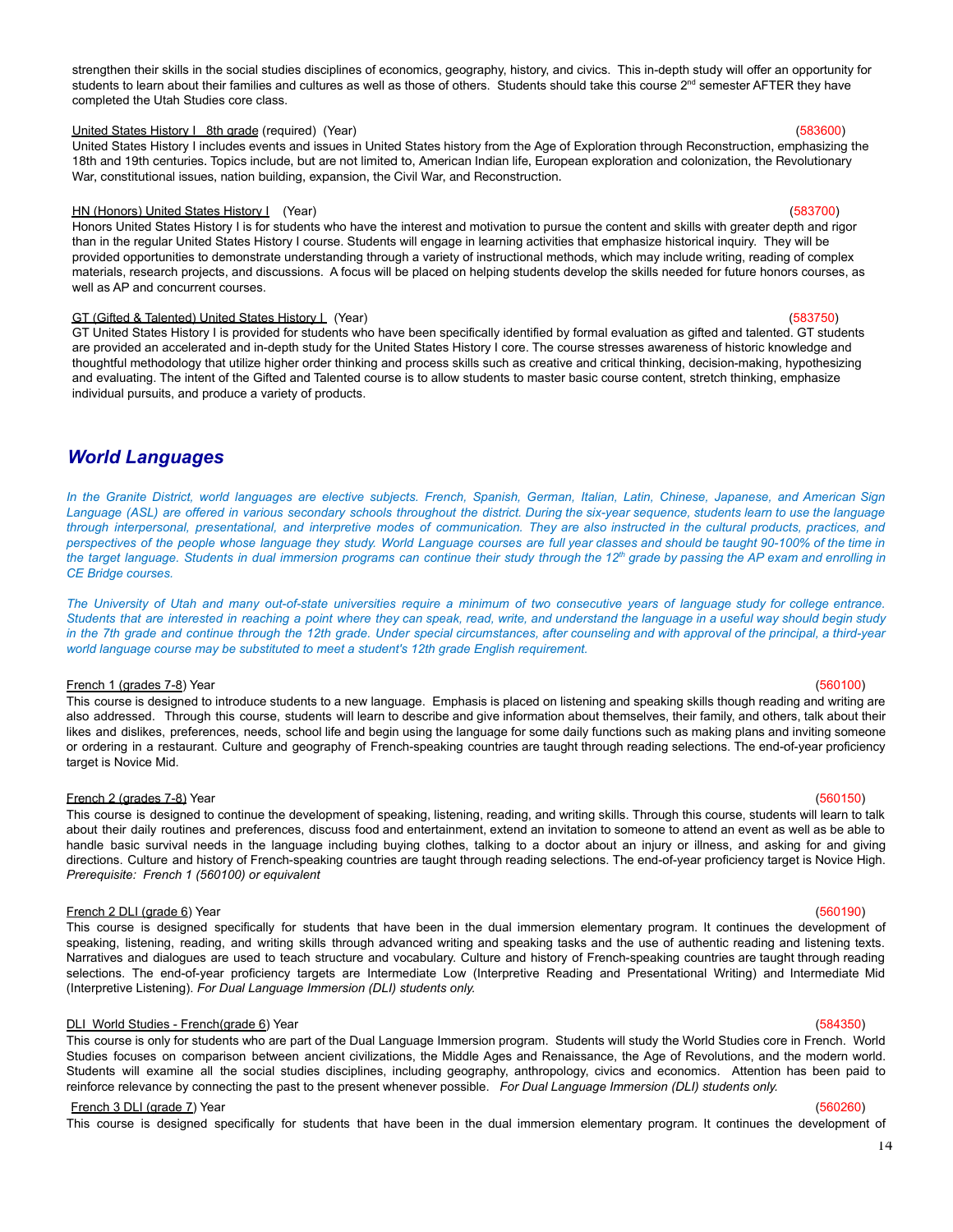### speaking, listening, reading, and writing skills through advanced writing and speaking tasks and the use of authentic reading and listening texts. Narratives and dialogues are used to teach structure and vocabulary. Culture and history of French-speaking countries are taught through reading selections. The end-of-year proficiency target is Intermediate Mid (Interpersonal Speaking). *For Dual Language Immersion (DLI) students only.*

### French 4 DLI (grade 8) Year (560310)

This course is designed specifically for students that have been in the dual immersion program. It continues the development of speaking, listening, reading, and writing skills through advanced writing and speaking tasks and the use of authentic reading and listening texts. Narratives and dialogues are used to teach structure and vocabulary. Culture and history of French-speaking countries are taught through reading selections. The end-of-year proficiency target is Intermediate Mid (Interpretive Reading, Presentational Writing, and Interpretive Listening). *For Dual Language Immersion (DLI) students only. Prerequisite: French 3 DLI (560260)*

### DLI French Culture, History and Media A (grades 7-8) Semester (560360)

In this course, students will compare individual and collective perspectives about the structures that constitute a society by looking at pre-Renaissance civilizations (before 1500). Students will utilize all modes of communication (interpretive, interpersonal, and presentational) to build skills in cultural-linguistic competencies necessary for successful communication with native speakers. Students will utilize media and authentic texts to discuss the diverse cultural products, practices, and perspectives of the French-speaking world. *For Dual Language Immersion (DLI) students only.*

### DLI French Culture, History and Media B (grades 7-8) Semester (560361)

In this course, students will compare individual and collective perspectives about discovery, change, oppression, and consequences by studying the historical period of Discovery of the Americas and the French Revolution (1492-1789). Students will utilize all modes of communication (interpretive, interpersonal, and presentational) to build skills in cultural-linguistic competencies necessary for successful communication with native speakers. Students will utilize media and authentic texts to discuss the diverse cultural products, practices, and perspectives of the French-speaking world. *For Dual Language Immersion (DLI) students only.*

### DLI French Culture, History and Media C (grades 7-8) Semester (560362)

In this course, students will compare individual and collective perspectives about independence, freedom and change by studying the Independence movements of the Francophone world (1789-1914). Students will utilize all modes of communication (interpretive, interpersonal, and presentational) to build skills in cultural-linguistic competencies necessary for successful communication with native speakers. Students will utilize media and authentic texts to discuss the diverse cultural products, practices, and perspectives of the French -speaking world. *For Dual Language Immersion (DLI) students only.*

### DLI French Culture, History and Media D (grades 7-8) Semester (560364)

In this course, students will compare individual and collective perspectives about globalization and technology by studying the effects of the Industrial Revolution on the Francophone world (1914-present). Students will utilize all modes of communication (interpretive, interpersonal, and presentational) to build skills in cultural-linguistic competencies necessary for successful communication with native speakers. Students will utilize media and authentic texts to discuss the diverse cultural products, practices, and perspectives of the French-speaking world. *For Dual Language Immersion (DLI) students only.*

### German 1 (grades 7-8) Year (560600)

This course is designed to introduce students to a new language. Emphasis is placed on listening and speaking skills though reading and writing are also addressed. Through this course, students will learn to describe and give information about themselves, their family, and others, talk about their likes and dislikes, preferences, needs, school life and begin using the language for some daily functions such as making plans and inviting someone or ordering in a restaurant. Culture and geography of German-speaking countries are taught through reading selections. The end-of-year proficiency target is Novice Mid.

### German 2 (grades 7-8) Year (560650)

This course is designed to continue the development of speaking, listening, reading, and writing skills. Through this course, students will learn to talk about their daily routines and preferences, discuss food and entertainment, extend an invitation to someone to attend an event as well as be able to handle basic survival needs in the language including buying clothes, talking to a doctor about an injury or illness, and asking for and giving directions. Culture and history of German-speaking countries are taught through reading selections. The end-of-year proficiency target is Novice High. *Prerequisite: German 1 (560600) or equivalent*

### Spanish 1 (grades 7-8) Year (561600)

This course is designed to introduce students to a new language. Emphasis is placed on listening and speaking skills though reading and writing are also addressed. Through this course, students will learn to describe and give information about themselves, their family, and others, talk about their likes and dislikes, preferences, needs, school life and begin using the language for some daily functions such as making plans and inviting someone or ordering in a restaurant. Culture and geography of Spanish-speaking countries are taught through reading selections. The end-of-year proficiency target is Novice Mid.

### Spanish 2 (grades 7-8) Year (561650)

This course is designed to continue the development of speaking, listening, reading, and writing skills. Through this course students, will learn to talk about their daily routines and preferences, discuss food and entertainment, extend an invitation to someone to attend an event as well as be able to handle basic survival needs in the language including buying clothes, talking to a doctor about an injury or illness, and asking for and giving directions. Culture and history of Spanish-speaking countries are taught through reading selections. The end-of-year proficiency target is Novice High. *Prerequisite: Spanish 1 (561600) or equivalent*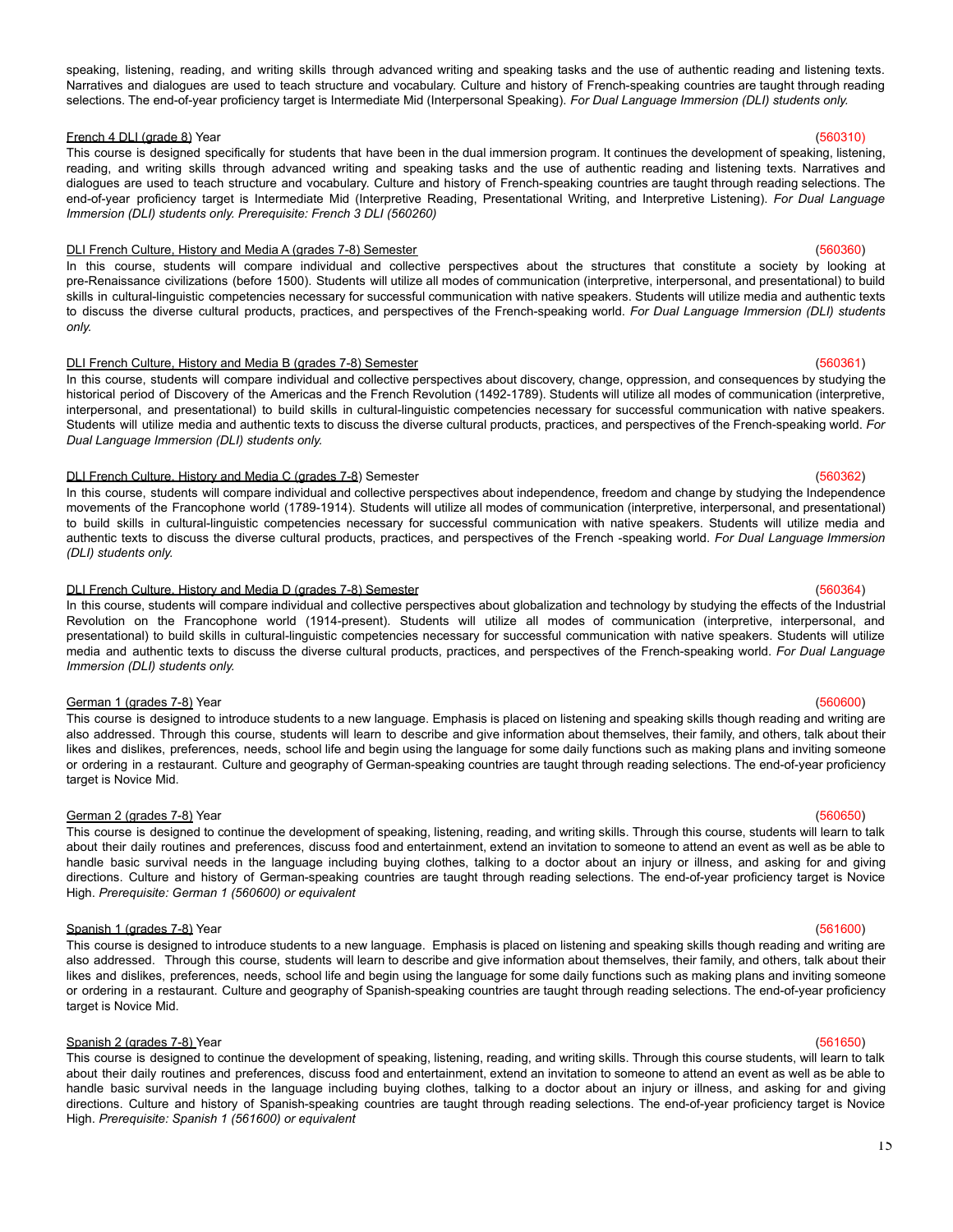### Spanish 2 DLI (grade 6) Year (561660)

### This course is designed specifically for students that have been in the dual immersion elementary program. It continues the development of speaking, listening, reading, and writing skills through advanced writing and speaking tasks and the use of authentic reading and listening texts. Narratives and dialogues are used to teach structure and vocabulary. Culture and geography of Spanish-speaking countries are taught through reading selections. The end-of-year proficiency targets are Intermediate Low (Interpretive Reading and Presentational Writing) and Intermediate Mid (Interpretive Listening). *For Dual Language Immersion (DLI) students only.*

### DLI World Studies - Spanish (grade 6) Year (584350)

This course is only for students who are part of the Dual Language Immersion program. Students will study the World Studies core in Spanish. World Studies focuses on comparison between ancient civilizations, the Middle Ages and Renaissance, the Age of Revolutions, and the modern world. Students will examine all the social studies disciplines, including geography, anthropology, civics and economics. Attention has been paid to reinforce relevance by connecting the past to the present whenever possible. *For Dual Language Immersion (DLI) students only.*

### Spanish 3 DLI (grade 7) Year (561760)

This course is designed specifically for students that have been in the dual immersion elementary program. It continues the development of speaking, listening, reading, and writing skills through advanced writing and speaking tasks and the use of authentic reading and listening texts. Narratives and dialogues are used to teach structure and vocabulary. Culture and geography of Spanish-speaking countries are taught through reading selections. The end-of-year proficiency target is Intermediate Mid (Interpersonal Speaking). *For Dual Language Immersion (DLI) students only.*

#### Spanish 4 DLI (grade 8) Year (561810)

This course is designed specifically for students that have been in the dual immersion program. It continues the development of speaking, listening, reading, and writing skills through advanced writing and speaking tasks and the use of authentic reading and listening texts. Narratives and dialogues are used to teach structure and vocabulary. Culture and geography of Spanish-speaking countries are taught through reading selections. The end-of-year proficiency target is Intermediate Mid (Interpretive Reading, Presentational Writing, and Interpretive Listening). *For Dual Language Immersion (DLI) students only. Prerequisite: Spanish 3 DLI (561760)*

### DLI Spanish Culture, History and Media A (grades 7-8) Semester (561200)

In this course, students will compare individual and collective perspectives about the structures that constitute a society by looking at pre-Columbian civilizations (before 1491). Students will utilize all modes of communication (interpretive, interpersonal, and presentational) to build skills in cultural-linguistic competencies necessary for successful communication with native speakers. Students will utilize media and authentic texts to discuss the diverse cultural products, practices, and perspectives of the Spanish-speaking world. *For Dual Language Immersion (DLI) students only.*

#### DLI Spanish Culture, History and Media B (grades 7-8) Semester (561210)

In this course, students will compare individual and collective perspectives about discovery, change, oppression, and consequences by studying the historical period of Spanish Discovery and Conquest of the Americas (1492-1779). Students will utilize all modes of communication (interpretive, interpersonal, and presentational) to build skills in cultural-linguistic competencies necessary for successful communication with native speakers. Students will utilize media and authentic texts to discuss the diverse cultural products, practices, and perspectives of the Spanish-speaking world. *For Dual Language Immersion (DLI) students only.*

#### DLI Spanish Culture, History and Media C (grades 7-8) Semester (561220)

In this course, students will compare individual and collective perspectives about independence, freedom and change by studying the Independence movements of the Hispanic world (1780-1830). Students will utilize all modes of communication (interpretive, interpersonal, and presentational) to build skills in cultural-linguistic competencies necessary for successful communication with native speakers. Students will utilize media and authentic texts to discuss the diverse cultural products, practices, and perspectives of the Spanish-speaking world. *For Dual Language Immersion (DLI) students only.*

### DLI Spanish Culture, History and Media D (grades 7-8) Semester (561230)

In this course, students will compare individual and collective perspectives about globalization and technology by studying the effects of the industrial revolution on the Spanish speaking world (1830-present). Students will utilize all modes of communication (interpretive, interpersonal, and presentational) to build skills in cultural-linguistic competencies necessary for successful communication with native speakers. Students will utilize media and authentic texts to discuss the diverse cultural products, practices, and perspectives of the Spanish-speaking world. *For Dual Language Immersion (DLI) students only.*

#### Spanish for Heritage Speakers 1 (grades 7-8) Year (561900)

This course is intended for students whose first language or home language is Spanish. It is designed to improve the literacy (reading and writing) skills of these students in their native or heritage language. Students will discuss the importance of maintaining traditions and culture as well as how relationships, wellbeing, the Arts, travel, and immigration impact their life. They will also discover their connection to pre-Columbian civilizations. Students will read and write extensively, give presentations, and participate in debates, while learning the fundamental grammatical structures, orthographic rules and the ways Spanish can be used in formal and informal settings. The end-of-year proficiency targets are Intermediate Low for Reading & Writing and Intermediate Mid for Speaking & Listening.

### Spanish for Heritage Speakers 2 (grades 7-8) Year (561950) Spanish Communication of the Communication of the Communication of the Communication of the Communication of the Communication of the Communication of the Communic

This course is intended for students whose first language or home language is Spanish. It is designed to improve the literacy (reading and writing) skills of these students in their native or heritage language. Students will discuss the role of technology and social networking in their lives, causes 16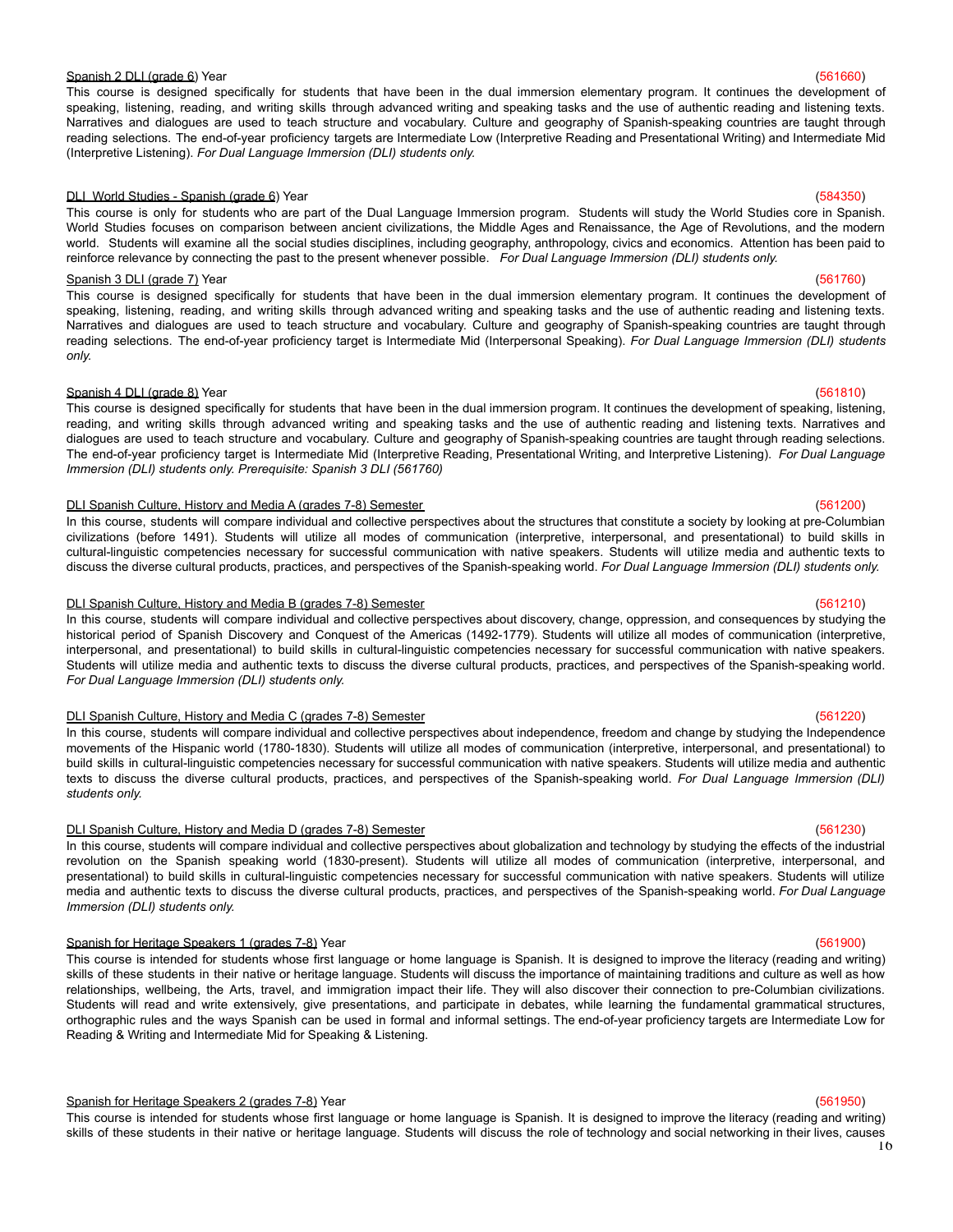and effects of social injustice, factors that affect self-image and self-esteem, as well as environmental problems that exist in different parts of the world and possible solutions to them. They will read and exchange opinions on legends and myths and learn to express and support their point of view on different topics. Students will read and write extensively, give presentations, and participate in debates. The end-of-year proficiency targets are Intermediate Mid for Reading & Writing and Intermediate High for Speaking & Listening.

### Chinese 1 (grades 7-8) Year (561300)

#### This is a beginning course in Chinese. Listening and speaking skills will be emphasized but students will also be introduced to written Chinese characters. Chinese culture and customs will be studied throughout the course. The end-of-year proficiency target is Novice Mid.

### Chinese 2 (grades 7-8) Year (561350)

This second-year course is a continuation of the study of Chinese grammar, conversation, culture, and customs. Conversation topics include family, weather, food, clothing, sports, and health. More written Chinese characters will be introduced. The end-of-year proficiency target is Novice Mid. *Prerequisite: Chinese 1 (561300) or equivalent*

#### Chinese 2 DLI (grade 6) Year (561360)

This course is designed specifically for students that have been in the dual immersion elementary program. It continues the development of speaking, listening, reading, and writing skills through advanced writing and speaking tasks and the use of authentic reading and listening texts. Narratives and dialogues are used to teach structure and vocabulary. Culture and geography of Chinese-speaking countries are taught through reading selections. The end-of-year proficiency targets are Novice High (Interpretive Reading and Presentational Writing) and Intermediate Low (Interpretive Listening). *For Dual Language Immersion (DLI) students only.*

### DLI World Studies - Chinese (grade 6) Year (584350)

This course is only for students who are part of the Dual Language Immersion program. Students will study the World Studies core in Chinese. World Studies focuses on comparison between ancient civilizations, the Middle Ages and Renaissance, the Age of Revolutions, and the modern world. Students will examine all the social studies disciplines, including geography, anthropology, civics and economics. Attention has been paid to reinforce relevance by connecting the past to the present whenever possible. *For Dual Language Immersion (DLI) students only.*

#### Chinese 3 DLI (grade 7) Year (561410) (561410)

This course is designed specifically for students that have been in the dual immersion elementary program. It continues the development of speaking, listening, reading, and writing skills through advanced writing and speaking tasks and the use of authentic reading and listening texts. Narratives and dialogues are used to teach structure and vocabulary. Culture and geography of Chinese-speaking countries are taught through reading selections. The end-of-year proficiency target is Intermediate Low (Speaking). *For Dual Language Immersion (DLI) students only.*

#### Chinese 4 DLI (grade 8) Year (561480)

This course is designed specifically for students that have been in the dual immersion program. It continues the development of speaking, listening, reading, and writing skills through advanced writing and speaking tasks and the use of authentic reading and listening texts. Narratives and dialogues are used to teach structure and vocabulary. Culture and geography of Chinese-speaking countries are taught through reading selections. For dual immersion students only. The end-of-year proficiency target is Intermediate Mid (Interpretive Reading, Interpretive Listening and Presentational Writing). *For Dual Language Immersion (DLI) students only. Prerequisite: Chinese 3 DLI (561410)*

### DLI Chinese Culture, History and Media A (grades 7-8) Semester (561500)

In this course, students will compare individual and collective perspectives on factors that impact quality of life through the study of Ancient and Modern Education in China, Ancient and Modern Activities and Sports in China along with Visual Arts, Calligraphy & Painting. Students will utilize all modes of communication (interpretive, interpersonal, and presentational) to build skills in cultural-linguistic competencies necessary for successful communication with native speakers. Students will utilize media and authentic texts to discuss the diverse cultural products, practices, and perspectives of the Spanish-speaking world. *For Dual Language Immersion (DLI) students only.*

### DLI Chinese Culture, History and Media B (grades 7-8) Semester (561501)

In this course, students will compare individual and collective perspectives about society and technology through the study of major Chinese festivals and inventions. Students will utilize all modes of communication (interpretive, interpersonal, and presentational) to build skills in cultural-linguistic competencies necessary for successful communication with native speakers. Students will utilize media and authentic texts to discuss the diverse cultural products, practices, and perspectives of the Spanish-speaking world. *For Dual Language Immersion (DLI) students only.*

#### DLI Chinese Culture, History and Media C (grades 7-8) Semester (561521)

In this course, students will compare individual and collective perspectives about the effects of language and culture on the arts by looking at traditional and modern performing arts, traditional and modern health care, and Chinese culinary arts. Students will utilize all modes of communication (interpretive, interpersonal, and presentational) to build skills in cultural-linguistic competencies necessary for successful communication with native speakers. Students will utilize media and authentic texts to discuss the diverse cultural products, practices, and perspectives of the Chinese-speaking world. *For Dual Language Immersion (DLI) students only.*

### DLI Chinese Culture, History and Media D (grades 7-8) Semester (561531)

In this course, students will compare individual and collective perspectives about culture and its influences on the Chinese language by studying traditional values and customs, Chinese celebrities, and Chinese movies. Students will utilize all modes of communication (interpretive, interpersonal, and presentational) to build skills in cultural-linguistic competencies necessary for successful communication with native speakers. Students will utilize media and authentic texts to discuss the diverse cultural products, practices, and perspectives of the Chinese-speaking world. *For Dual Language Immersion (DLI) students only.*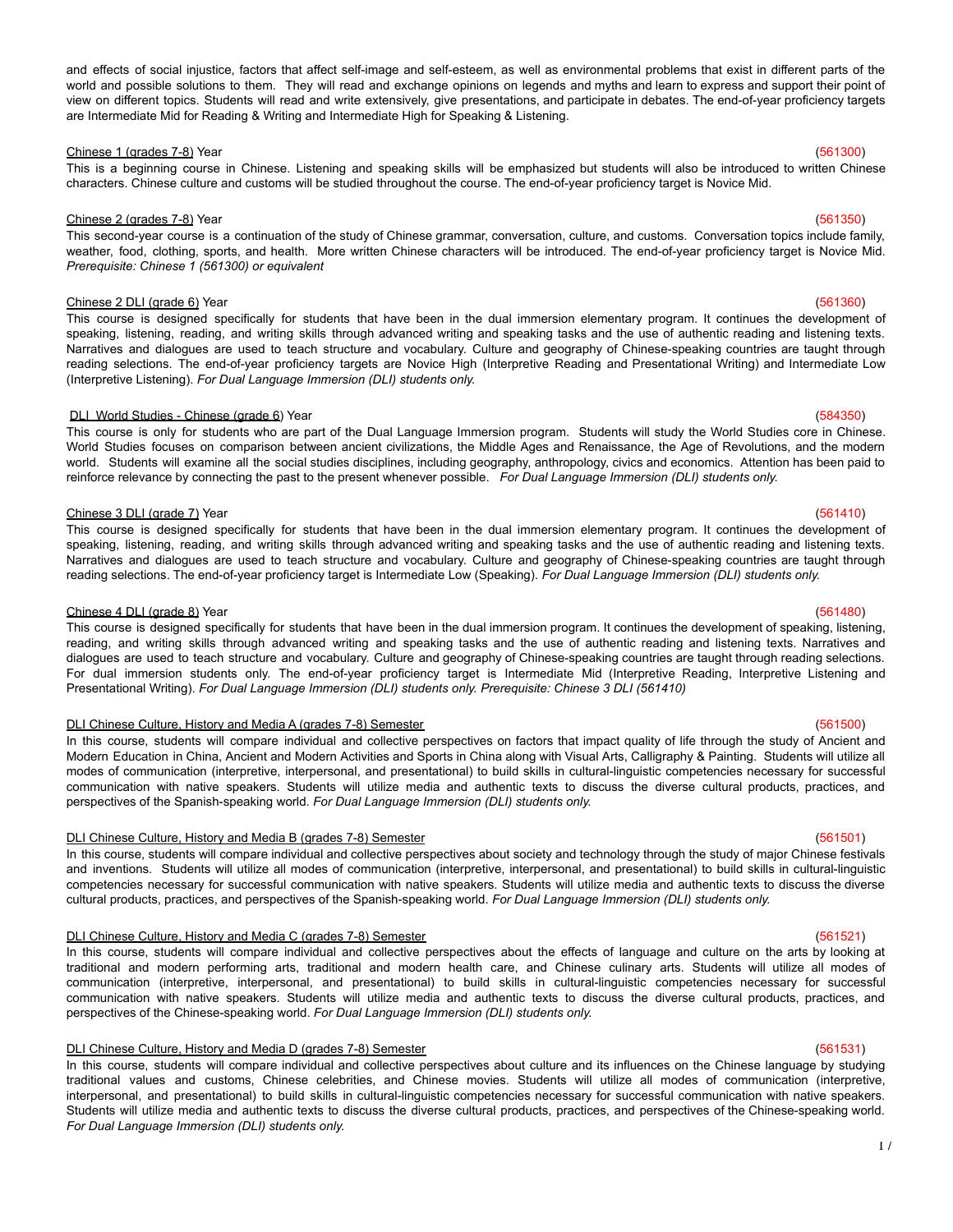### 18

### Chinese for Heritage Speakers 1 (grades 7-8) Year (562900)

This course is intended for students whose first language or home language is Chinese. It is designed to improve the literacy (reading and writing) skills of these students in their native or heritage language and give them a deeper understanding of Chinese culture. Students will write extensively, read literature, give presentations, and participate in debates to improve their proficiency in the interpersonal, interpretive, and presentational modes of communication. The end-of-year proficiency targets are Intermediate Low for Speaking, Novice High for Reading, Novice Mid for Writing and Intermediate Mid for Listening.

## *Multilingual Learners and Educational Equity*

### Newcomers School Skills (grades 6-8) District Tumaini Program Only (691511)

This is a transitional elective course designed to orient the newcomer student to U.S. and school culture, basic community survival skills, basic social skills, responsibilities of citizens, health connections, food and dress, while introducing the student to basic vocabulary skills in social studies, geography and community awareness.

#### English Language Development (ELD) Level 1 (grades 6-8) (571550-571552)

This course develops oral and reading communication skills for students who speak limited or no English. This class focuses on English social and instructional language in academic settings, developing foundational literacy and conventions skills, interpret and express information, ideas, and concepts necessary for academic success.

#### English Language Development (ELD) Level 2 (grades 6-8) (571600-571602)

This course develops oral and reading communication skills for students who speak limited English. This class focuses on English social and instructional language in academic settings, developing foundational literacy and conventions skills, interpret and express information, ideas, and concepts necessary for academic success.

#### English Language Development (ELD) Level 3 (grades 6-8) (571650)

This course develops oral and reading communication skills for students who speak limited academic English. This class focuses on English social and instructional language in academic settings, developing foundational literacy and conventions skills, interpret and express information, ideas, and concepts necessary for academic success.

## *Special Education*

Special education services are provided for junior high students who are identified as a student with a disability under IDEA, in compliance with the Individuals with Disabilities Education Act, that adversely affects their educational performance and who need specialized instruction and/or related services. Special Education services are determined by the student's Individualized Education Plan (IEP) including the transition plan and will be provided in the least restrictive environment with a focus on access to and progress in the general curriculum and outcomes after graduation.

## *Academic Courses*

### Concepts of Explicit Reading (661200)

This course is designed to meet the needs of special education students who have been identified with reading deficits. The class is designed to address individualized student needs, to improve basic reading skills. The focus will be on phonemic awareness, decoding, fluency, vocabulary and comprehension. Instruction will incorporate a variety of instructional strategies designed to meet students' identified reading deficits.

## English 7 (660000)

Enğlish 9<br>Language Arts classes are designed to meet students' identified written language and reading deficits and who are at various instructional levels. Students will focus on developing and strengthening skills necessary for written and oral communication. They will develop and explore strategies to increase reading comprehension in both informational and literary text, will learn to write clearly and effectively, and will strengthen critical thinking and inquiry skills. The skills outlined in the Utah Common Core provide the curricular framework for this course

### 7th Grade Mathematics (662000)

This class is designed to meet the needs of students who have been identified with math calculation and reasoning deficits. 7th grade Mathematics students will focus on developing understanding and application of proportional relationships; developing understanding of operations with rational numbers and working with expressions and linear equations. Students will solve problems involving scale drawings and informal geometric constructions, while also working with two- and three- dimensional shapes to solve problems involving area, surface area, and volume. The students will also draw inferences regarding populations based on samples. The skills and concepts outlined in the Utah Common Core provide the curricular framework for this course.

### 8th Grade Mathematics (662200)

This class is designed to meet the needs of students who have been identified with math calculation and reasoning deficits. 8th grade Mathematics students will focus on formulating and developing reasoning skills about expressions and equations, including modeling an association in bivariate data with a linear equation, solving linear equations, understanding the concepts of a function and using functions to describe quantitative relationships. Students will analyze two- and three- dimensional space and figures using distance, angle, similarity, congruence, and understanding and applying the Pythagorean theorem. The skills and concepts outlined in the Utah Common Core provides the curricular framework for this course.

## English 8 (660200)